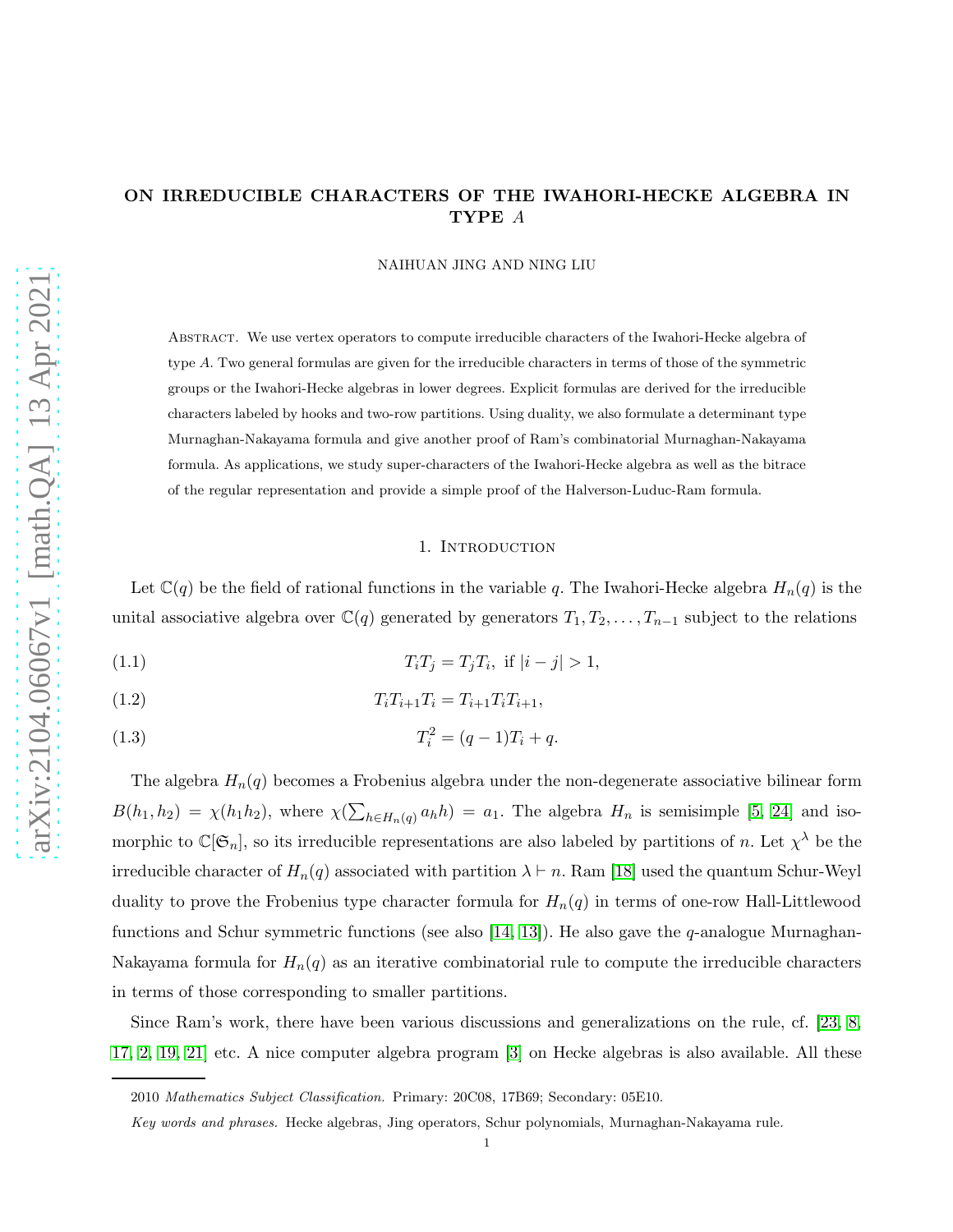developments have shown that the q-Murnaghan-Nakayama rule remains the most practical algorithm to compute the irreducible characters of  $H_n(q)$  (also see Starkey's rule [\[22,](#page-19-11) [2\]](#page-19-7)). Nevertheless, how to effectively carry out the computation deserves further study; getting new formulas and reformulating the known ones and related structures may also help practical computation and offer new perspective.

The goal of this paper is to offer an efficient and practical method to compute irreducible characters of  $H_n(q)$  using vertex operators. In the vertex operator approach to symmetric functions [\[9,](#page-19-12) [10\]](#page-19-13), Hall-Littlewood and Schur symmetric functions are expressed as simple products of vertex operators. Unlike the usual raising operators in symmetric functions which are often not well-defined, the vertex operators obey nice algebraic structures, so the irreducible character values can be studied in terms of the vertex operators and their dual operators. Using this idea, we first derive two general formulas to compute irreducible character values of the Hecke algebra: the first one computes the character in terms of those of the symmetric group of lower degrees, while the second one reduces the computation to lower degree characters of the Hecke algebra. We emphasize that both general formulas are different from the q-Murnaghan-Nakayama formula. Thanks to these new formulas, we are able to give explicit compact formulas of the irreducible  $H_n(q)$ -characters labeled by hooks and two-row partitions. The formulas are then utilized to give a simple proof of the q-analogue Berele-Regev formula for  $H_n(q)$ , which was first obtained [\[25\]](#page-20-1) by using the iterative Murnaghan-Nakayama formula.

Using the same strategy we formulate a determinant type Murnaghan-Nakayama rule for  $H_n(q)$ by exploiting the Jacobi-Trudi rule. The determinantal version implies the combinatorial Murnaghan-Nakayama rule easily. Finally we compute the bitrace of the regular representation of the Iwarhoti-Hecke algebra, originally computed by Halverson, Luduc and Ram [\[6\]](#page-19-14) using Roichman's formula. Our method is a straightforward computation using the vertex operator techniques.

The structure of the paper is as follows. Section 2 discusses how to treat irreducible characters by the vertex operator realization of Schur and Hall-Littlewood symmetric functions. We express all irreducible characters of the Hecke algebra of type  $A_{n-1}$  as matrix coefficients of vertex operators in [\[9\]](#page-19-12). Based on this we derive two general formulas to compute all irreducible characters of the Iwahori-Hecke algebra, including one to express the characters in terms of those of the symmetric group in lower degrees. We derive compact formulas for the irreducible characters corresponding to hooks and two-row partitions (see [\(2.31\)](#page-7-0)-[\(2.32\)](#page-8-0)). In Section 3, we first use the general vertex operator formula to formulate a determinant type Murnaghan-Nakayama formula for  $H_n(q)$ , which gives another proof of the combinatorial one. Our current approach to the problem is based upon the idea of dual vertex operators developed in [\[9\]](#page-19-12) and [\[11\]](#page-19-15), which was first used in [\[10\]](#page-19-13) on Schur's Q-functions.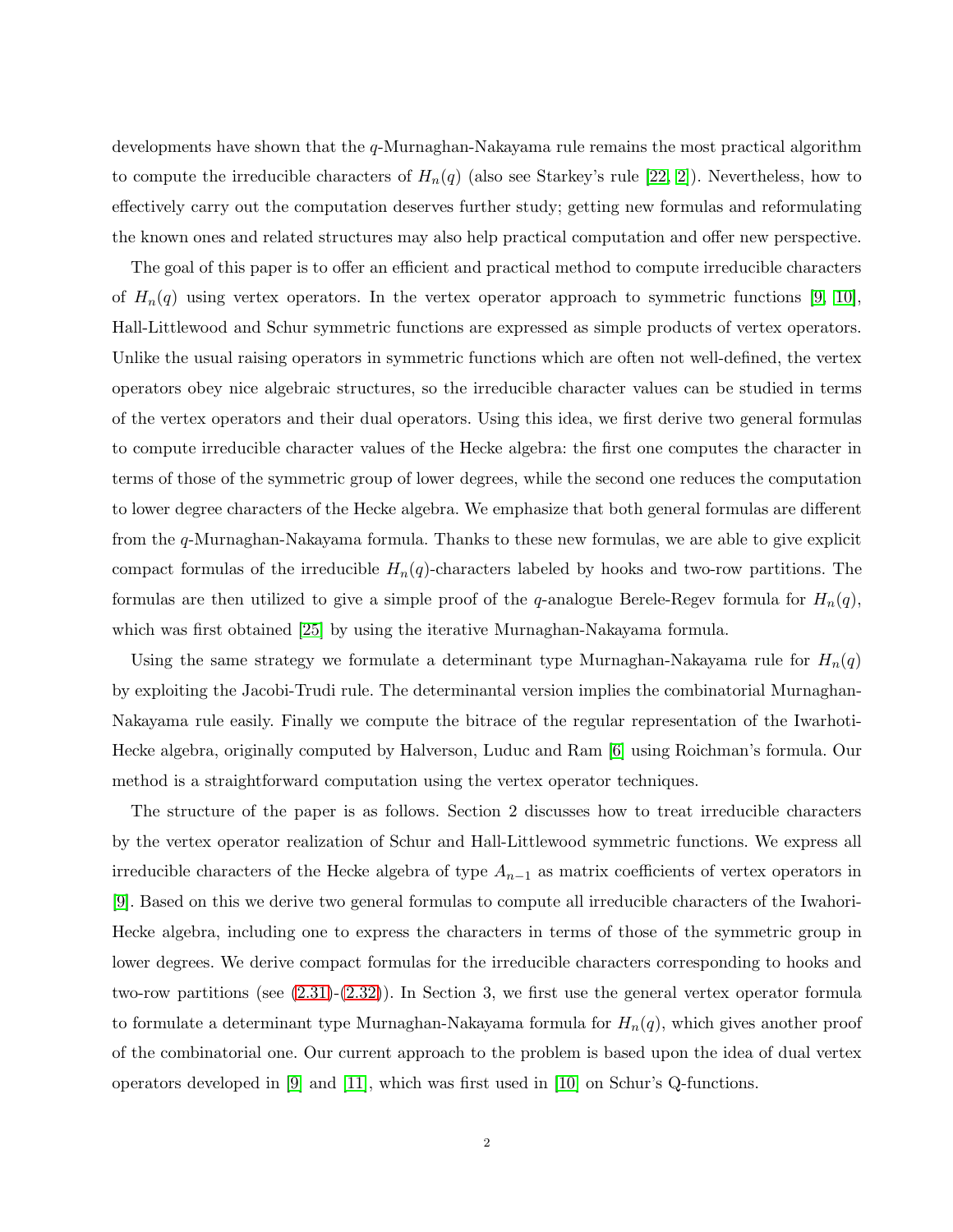# 2. VERTEX OPERATORS AND CHARACTER VALUES  $\chi^{\lambda}_{\mu}(q)$

Let  $\Lambda$  be the ring of symmetric functions in the  $x_n$   $(n \in \mathbb{N})$  over the integers. In this paper we mostly work with the ring  $\Lambda_F$  over the field  $F = \mathbb{Q}(t)$  and view it as a graded ring under the natural degree.

The ring  $\Lambda$  has several linear bases indexed by partitions. A partition  $\lambda = (\lambda_1, \lambda_2, \ldots)$  is a weakly decreasing sequence of non-negative integers. The sum  $|\lambda| = \sum_i \lambda_i$  is called the weight and the number of nonzero parts is called the length  $l(\lambda)$ . A partition  $\lambda$  of weight n is denoted by  $\lambda \vdash n$ , and the set of partitions is denoted by P. When the parts of  $\lambda$  are arranged in increasing order, so  $\lambda = (1^{m_1} 2^{m_2} \dots)$ where  $m_i = Card\{\lambda_j = i \mid 1 \leq j \leq l(\lambda)\}\$ is the multiplicity of i in  $\lambda$ .  $\lambda$  is called a *strict partition* if  $m_i \leq 1$ . When the finite sequence  $\lambda = (\lambda_1, \lambda_2, \ldots)$  of nonnegative integers is an ordered or not necessarily weakly decreasing one such that  $\sum_i \lambda_i = n$ ,  $\lambda$  is called a *composition* of  $n = \sum_i \lambda_i$ , denoted as  $\lambda \models n$ . The length  $l(\lambda)$  is the number of nonzero parts.

A partition  $\lambda$  is visualized by its Young diagram: the set of nodes (or boxes situated at)  $(i, j) \in \mathbb{Z}_+^2$ such that  $1 \leq j \leq \lambda_i$ . If  $\lambda$  is a diagram, then an inner corner of  $\lambda$  is a node  $(i, j) \in \lambda$  whose removal still leaves the diagram as that of a partition. The conjugate partition  $\lambda' = (\lambda'_1, \dots, \lambda'_{\lambda_1})$  corresponds to the reflection of the Young diagram along the diagonal.

For each  $r > 1$ , let  $p_r = \sum x_i^r$  be the rth power-sum. Then  $p_\lambda = p_{\lambda_1} p_{\lambda_2} \cdots p_{\lambda_l} (\lambda \in \mathcal{P})$  form a Q-basis of  $\Lambda_{\mathbb{Q}}$ . Let  $s_{\lambda}$  be the Schur function associated with the partition  $\lambda$ , then  $s_{\lambda}$ 's form an orthonormal basis  $\Lambda$  under the inner product

<span id="page-2-0"></span>
$$
\langle p_{\lambda}, p_{\mu} \rangle = \delta_{\lambda \mu} z_{\lambda}
$$

where  $z_{\lambda} = \prod_{i \geq 1} \lambda_i m_i(\lambda)!$ . The function  $p_n$  acts on  $\Lambda$  as a multiplication operator, and its the dual operator is the differential operator  $p_n^* = n \frac{\partial}{\partial p}$  $\frac{\partial}{\partial p_n}$ . Note that \* is Q(*t*)-linear and anti-involutive satisfying

(2.2) 
$$
\langle p_n u, v \rangle = \langle u, p_n^* v \rangle
$$

for  $u, v \in \Lambda$ .

We now recall the vertex operator realization of the Schur symmetric functions [\[10\]](#page-19-13). Let  $S(z)$  and the dual vertex operator  $S^*(z)$  be the linear maps:  $\Lambda \longrightarrow \Lambda[[z, z^{-1}]]$  defined by

(2.3) 
$$
S(z) = \exp\left(\sum_{n\geq 1} \frac{1}{n} p_n z^n\right) \exp\left(-\sum_{n\geq 1} \frac{\partial}{\partial p_n} z^{-n}\right) = \sum_{n\in \mathbb{Z}} S_n z^n,
$$

<span id="page-2-1"></span>(2.4) 
$$
S^*(z) = \exp\left(-\sum_{n\geq 1} \frac{1}{n} p_n z^n\right) \exp\left(\sum_{n\geq 1} \frac{\partial}{\partial p_n} z^{-n}\right) = \sum_{n\in \mathbb{Z}} S_n^* z^{-n}.
$$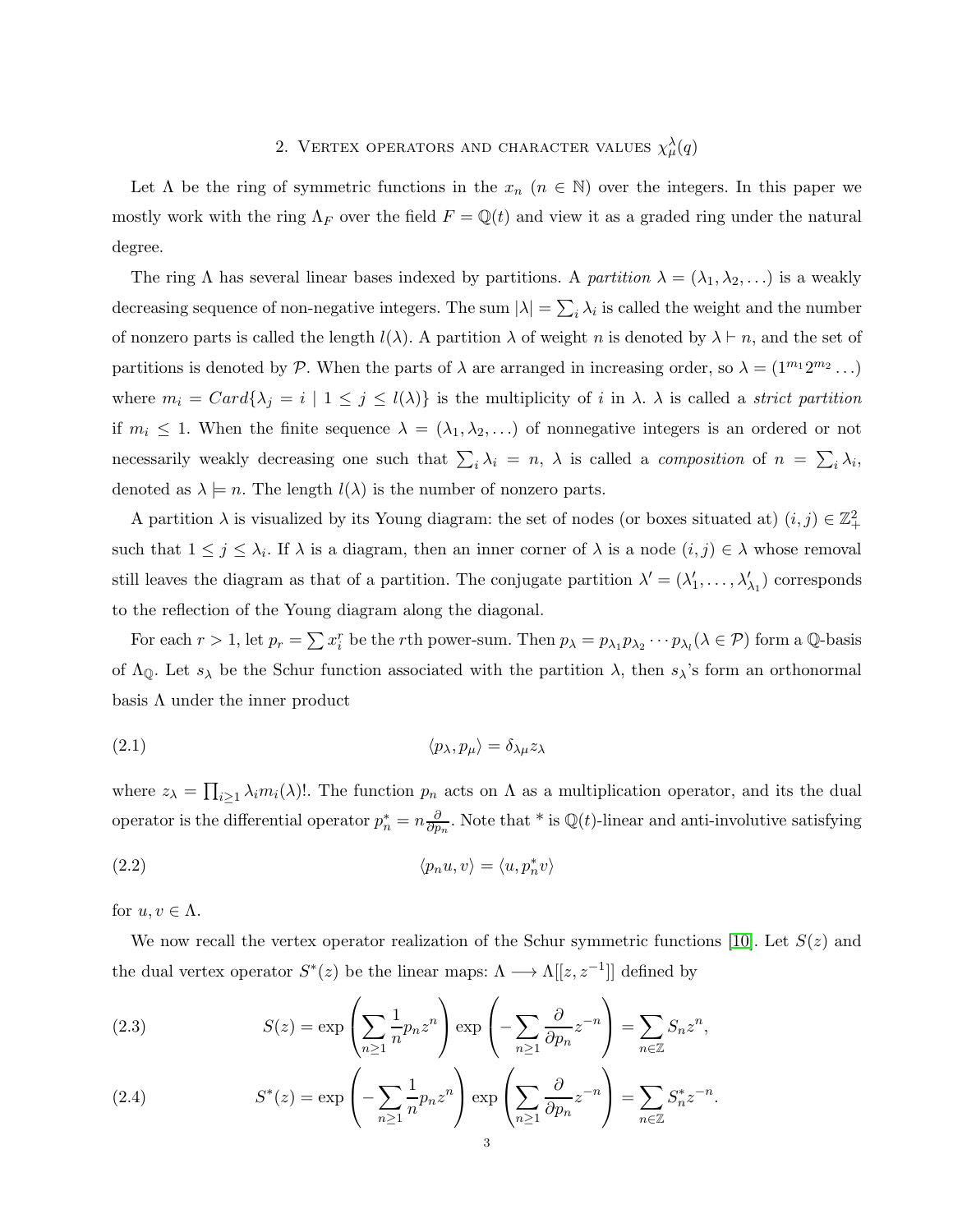We use the convention to index the components by their degrees. The operators  $S_n \in \text{End}(\Lambda)$  are the Bernstein vertex operators realizing the Schur functions. The dual operators  $S_n^* \in \text{End}(\Lambda)$ , introduced in [\[9\]](#page-19-12), also realize the Schur functions.

The following relations will be useful in our discussion.

**Proposition 2.1.** [\[9\]](#page-19-12) (1) The components of  $S(z)$  and  $S^*(z)$  obey the following commutation relations:

(2.5) 
$$
S_m S_n + S_{n-1} S_{m+1} = 0,
$$

(2.6) 
$$
S_m^* S_n^* + S_{n+1}^* S_{m-1}^* = 0,
$$

(2.7) 
$$
S_m S_n^* + S_{n-1}^* S_{m-1} = \delta_{m,n}.
$$

(2) For any composition  $\mu = (\mu_1, \dots, \mu_k)$ , the product  $S_{\mu_1} \cdots S_{\mu_k} \cdot 1 = s_{\mu}$  is the Schur function labeled by  $\mu$ . In general,  $s_{\mu} = 0$  or  $\pm s_{\lambda}$  for a partition  $\lambda$  such that  $\lambda \in \mathfrak{S}_l(\mu + \delta) - \delta$ . Here  $\delta = (l - 1, l - 1)$ 2,..., 1,0), where  $l = l(\mu)$ . Moreover,  $S_{-n}.1 = \delta_{n,0}, S_n^* . 1 = \delta_{n,0}, (n \ge 0)$ .

Let  $q_n = q_n(x; t)$  be the generalized homogeneous symmetric function defined by

<span id="page-3-0"></span>(2.8) 
$$
Q(z) = \exp\left(\sum_{n=1}^{\infty} \frac{1-t^n}{n} p_n z^n\right) = \sum_{n\geq 0} q_n z^n,
$$

and  $q_n = 0$  if  $n < 0$ . Denote  $q_\lambda = q_{\lambda_1} q_{\lambda_2} \cdots q_{\lambda_l}$  for any partition  $\lambda$ , then the set  $\{q_\lambda\}$  forms a basis of  $\Lambda_{\mathbb{Q}(t)}$ . Their dual operators with respect to the inner product  $(2.1)$  are defined by

<span id="page-3-1"></span>(2.9) 
$$
Q^*(z) = \exp\left(\sum_{n=1}^{\infty} (1-t^n) \frac{\partial}{\partial p_n} z^{-n}\right) = \sum_{n\geq 0} q_n^* z^{-n},
$$

and  $q_n^* = 0$  if  $n < 0$ . In particular,  $q_n^* \cdot 1 = \delta_{n,0}$  for  $n \ge 0$ .

For  $n \geq 0$ , by  $(2.8)$  and  $(2.4)$ , we have

(2.10) 
$$
q_n = \sum_{\lambda \vdash n} \frac{1}{z_\lambda(t)} p_\lambda,
$$

(2.11) 
$$
S_{-n}^* \cdot 1 = \sum_{\lambda \vdash n} \frac{(-1)^{l(\lambda)}}{z_{\lambda}} p_{\lambda},
$$

where  $z_{\lambda}(t) = \prod$ i≥1  $i^{m_i(\lambda)}m_i(\lambda)!$  $\frac{\sum_{i=1}^{n} \binom{n}{i}}{1-t^{\lambda_i}}$ , and  $z_{\lambda} = z_{\lambda}(0)$ .

Let  $H_n(q)$  be the Iwahori-Hecke algebra of type A (see [\(1.1\)](#page-0-0)-[\(1.3\)](#page-0-1)). Let  $w = s_{i_1} \cdots s_{i_k}$  be a reduced expression of  $w \in \mathfrak{S}_n$ , where  $s_i = (i, i + 1)$ . We define  $T_w = T_{i_1} \cdots T_{i_k}$ , which is well-defined and independent from the choice of reduced expressions. Then  $H_n(q)$  has a linear basis consisting of  $T_w$ ,  $w \in \mathfrak{S}_n$ .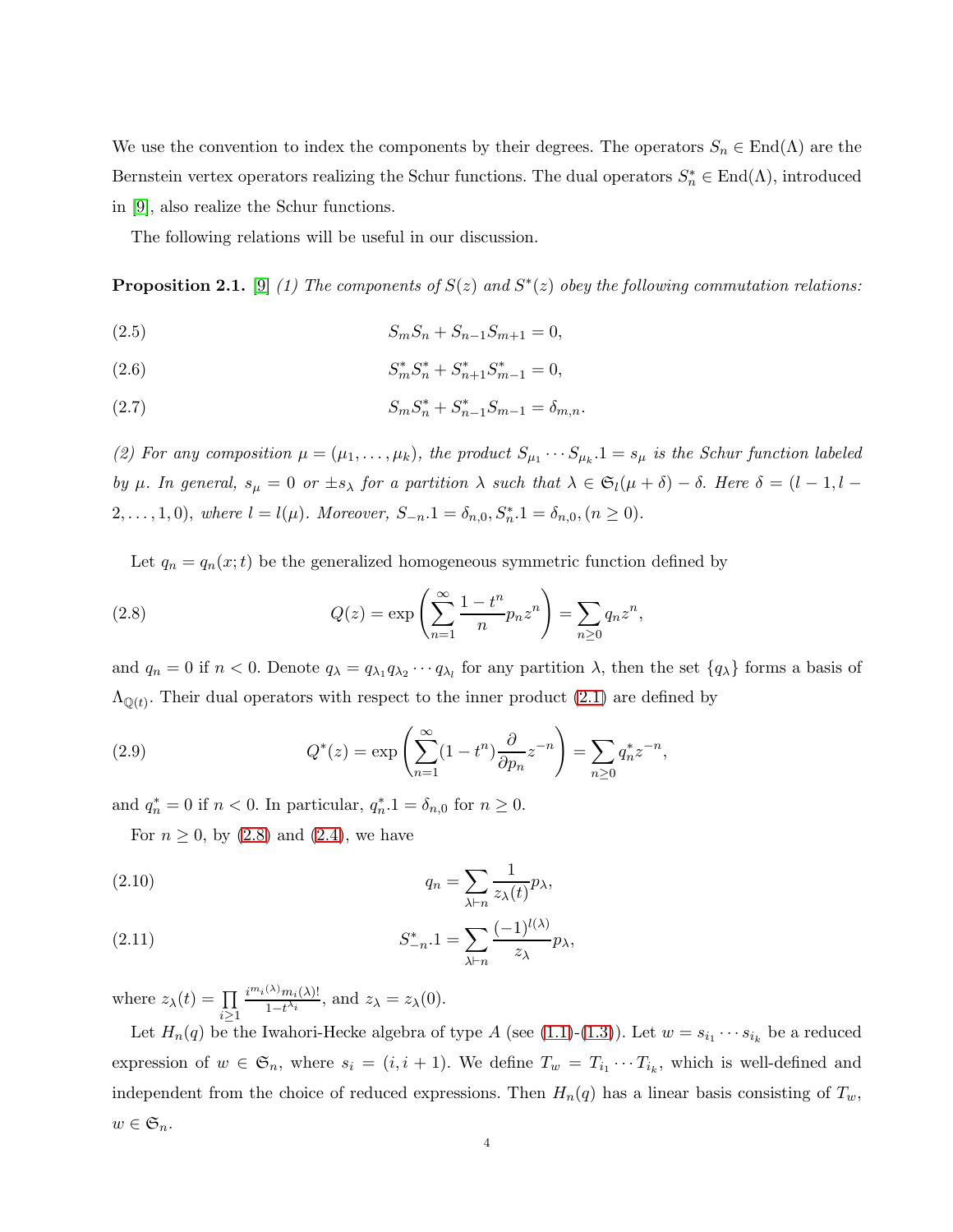For  $\sigma_r = (12 \cdots r) \in \mathfrak{S}_n$  in cycle notation, let  $T_{\sigma_r}$  be the corresponding element in  $H_n(q)$ . For any composition  $\mu = (\mu_1, \ldots, \mu_l)$  of n, let  $\sigma_{\mu} = \sigma_{\mu_1} \times \cdots \times \sigma_{\mu_l} \in \mathfrak{S}_{\mu_1} \times \cdots \times \mathfrak{S}_{\mu_l} \hookrightarrow \mathfrak{S}_n$ , we define  $T_{\sigma_\mu} = T_{\sigma_{\mu_1}} \cdots T_{\sigma_{\mu_l}}$ . Let  $\phi : H_n(q) \longrightarrow \text{End}(V)$  be an irreducible representation associated with partition  $\lambda$ . In general the character  $\chi^{\lambda}(T) = \text{Tr}(\phi(T))$  is no longer a function of conjugacy classes of  $S_n$ . However, it is known that all irreducible character values at elements  $T_w$  are determined by their values at the element  $T_{\sigma_\mu}$  [\[4\]](#page-19-16). For this reason, we will denote  $\chi^{\lambda}(T_{\sigma_\mu}) = \chi^{\lambda}_{\mu}(q)$ .

Denote  $\tilde{q}_r(t) = \frac{t^r}{t-1}$  $\frac{t^{r}}{t-1}q_r(t^{-1})$  and let  $\tilde{q}_{\mu}(t) = \tilde{q}_{\mu_1}(t)\tilde{q}_{\mu_2}(t)\cdots\tilde{q}_{\mu_l}(t) = \frac{t^{|\mu|}}{(t-1)^{l(\mu)}}q_{\mu}(t^{-1})$ . We have the following Frobenius type formula for the characters of  $H_n(q)$  from [\[18\]](#page-19-1).

**Proposition 2.2.** [\[18\]](#page-19-1) The irreducible character  $\chi^{\lambda}$  of  $H_n$  corresponding to  $\lambda$  is determined by

(2.12) 
$$
\tilde{q}_{\mu}(q) = \sum_{\lambda \vdash n} \chi^{\lambda}_{\mu}(q) s_{\lambda}.
$$

where  $\mu \vdash n$  and  $s_{\lambda}$  is the Schur function associated with partition  $\lambda$ .

Therefore,

(2.13) 
$$
\chi^{\lambda}_{\mu}(q) = \langle \tilde{q}_{\mu}(q), s_{\lambda} \rangle = \frac{q^{|\mu|}}{(q-1)^{l(\mu)}} \langle q_{\mu}(q^{-1}), S_{\lambda}.1 \rangle,
$$

and we are going to compute  $g_{\mu}^{\lambda}(t) := \langle q_{\mu}(t), S_{\lambda} \cdot 1 \rangle$  in the following.

<span id="page-4-2"></span>**Proposition 2.3.** For any  $m \in \mathbb{Z}_+, n \in \mathbb{Z}$ 

(2.14) 
$$
S_n^* q_m = q_m S_n^* + (1-t) \sum_{k=1}^m q_{m-k} S_{n-k}^*,
$$

(2.15) 
$$
q_m^* S_n = S_n q_m^* + (1 - t) \sum_{k=1}^m S_{n-k} q_{m-k}^*.
$$

Proof. The usual vertex operator calculus gives that

<span id="page-4-0"></span>(2.16) 
$$
S^*(z)Q(w) = Q(w)S^*(z)\frac{z - tw}{z - w},
$$

<span id="page-4-1"></span>(2.17) 
$$
Q^*(w)S(z) = S(z)Q^*(w)\frac{w-tz}{w-z},
$$

where the rational functions are expanded at  $w = 0$  and  $z = 0$  respectively. The relations then follow by comparing coefficients of  $z^{-n}w^m$  in [\(2.16\)](#page-4-0) and  $z^n w^{-m}$  in [\(2.17\)](#page-4-1) respectively.

For two compositions  $\lambda, \mu$ , we say  $\lambda \subset \mu$  if  $\lambda_i \leq \mu_i$  for all  $i \geq 1$ . In this case, we write  $\lambda - \mu =$  $(\lambda_1 - \mu_1, \lambda_2 - \mu_2, \ldots) \models |\lambda| - |\mu|$ . For each partition  $\lambda = (\lambda_1, \ldots, \lambda_l)$ , we define that

(2.18) 
$$
\lambda^{[i]} = (\lambda_{i+1}, \cdots, \lambda_l), \qquad i = 0, 1, \ldots, l
$$

So  $\lambda^{[0]} = \lambda$  and  $\lambda^{[l]} = \emptyset$ . Next, we give the main results.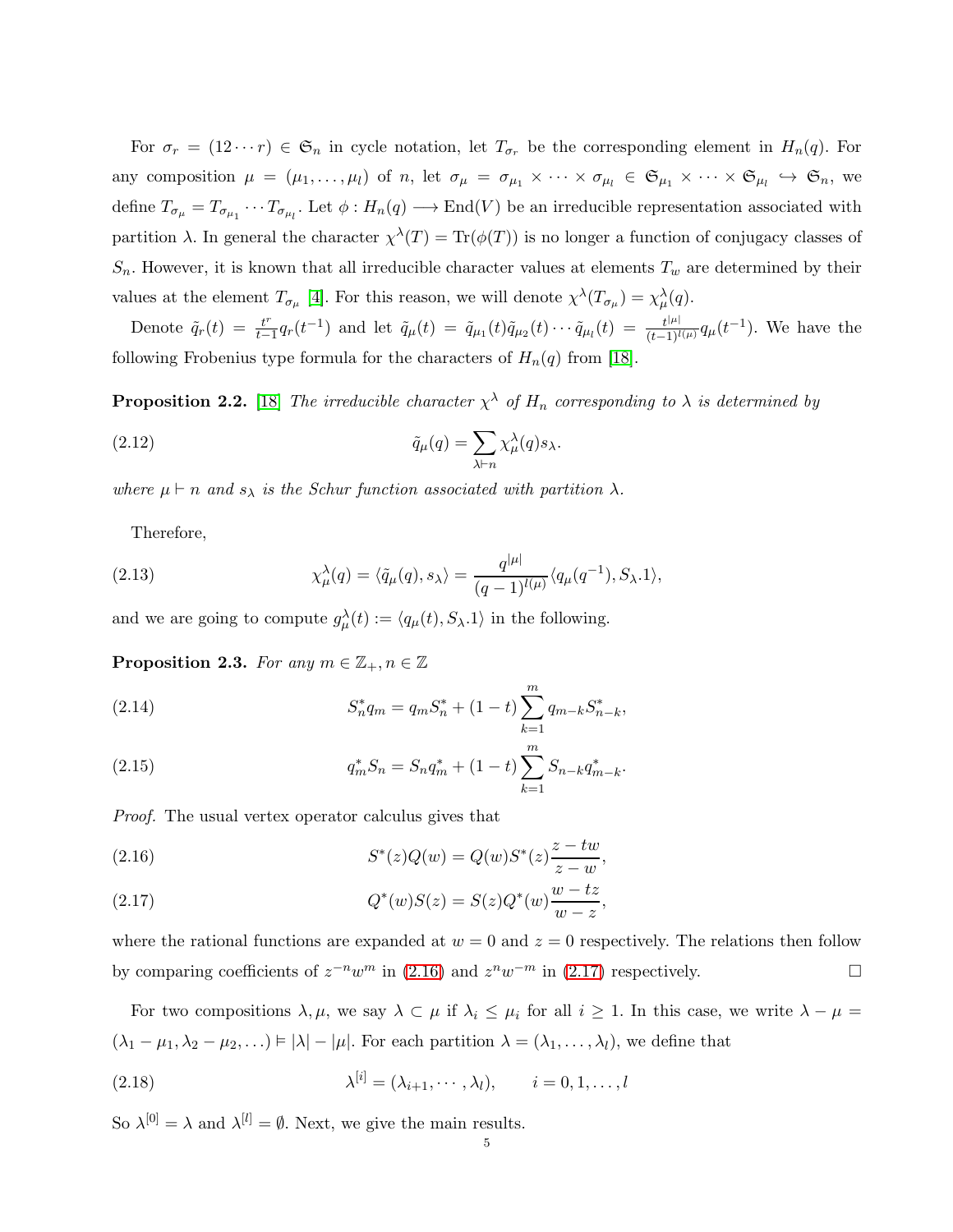<span id="page-5-2"></span>**Theorem 2.4.** For partitions  $\lambda, \mu \vdash n$  and integer number k,

<span id="page-5-0"></span>(2.19) 
$$
q_k^* S_{\lambda} . 1 = \sum_{\tau \models k} (1 - t)^{l(\tau)} S_{\lambda - \tau} . 1
$$

<span id="page-5-1"></span>(2.20) 
$$
S_k^* q_\mu = \sum_{\substack{\tau \subset \mu \\ |\tau| \geq k}} (1-t)^{l(\tau)} q_{\mu-\tau} S_{k-|\tau|}^* .1 = \sum_{i=k}^n \sum_{\tau \in C_i^\mu} (1-t)^{l(\tau)} q_{\mu-\tau} S_{k-i}^* .1,
$$

where  $\mathcal{C}_k^{\mu} \triangleq \{ \tau \models k \mid \tau \subset \mu \}.$ 

*Proof.* We argue by induction on  $l(\lambda)$  for the first relation. The initial step is clear. Assume that [\(2.19\)](#page-5-0) holds for any partition with length  $\langle l(\lambda),$  it follows from Proposition [2.3](#page-4-2) that

$$
q_k^* S_\lambda = S_{\lambda_1} q_k^* S_{\lambda_2} \cdots S_{\lambda_l} . 1 + (1 - t) \sum_{i=1}^k S_{\lambda_1 - i} q_{k-i}^* S_{\lambda_2} \cdots S_{\lambda_l} . 1
$$
  
= 
$$
\sum_{\tau \models k} (1 - t)^{l(\tau)} S_{\lambda_1} S_{\lambda^{[1]} - \tau} . 1 + \sum_{i=1}^k \sum_{\tau \models k - i} (1 - t)^{l(\tau) + 1} S_{\lambda_1 - i} S_{\lambda^{[1]} - \tau} . 1
$$
  
= 
$$
\sum_{\tau \models k} (1 - t)^{l(\tau)} S_{\lambda - \tau} . 1.
$$

The other relation  $(2.20)$  is shown similarly.

**Example 2.5.** Let  $\lambda = (321), \mu = (2^21^2)$  be two partitions.

$$
g_{\mu}^{\lambda}(t) = \langle q_2 q_2 q_1 q_1, S_3 S_2 S_1.1 \rangle
$$
  
=  $(1 - t)^2 \langle q_2 q_1 q_1, S_3 S_1.1 + S_2 S_2.1 + S_2 S_1 S_1.1 \rangle$   
=  $2(1 - t)^4 \langle q_1 q_1, S_1 S_1.1 + S_2.1 \rangle$   
=  $4(1 - t)^5 \langle q_1, S_1.1 \rangle$   
=  $4(1 - t)^6$ .

To compute the characters of the Hecke algebra, we collect some simple facts (see [\[12\]](#page-19-17)).

**Lemma 2.6.** For partitions  $\lambda, \mu \vdash n$ ,

<span id="page-5-3"></span>(2.21) 
$$
\sum_{\lambda \vdash n} \frac{(-1)^{l(\lambda)}}{z_{\lambda}(t)} = \begin{cases} t^n - t^{n-1} & \text{if } n \ge 1 \\ 1 & \text{if } n = 0 \end{cases}
$$

<span id="page-5-4"></span>(2.22) 
$$
\sum_{\lambda \vdash n} \frac{1}{z_{\lambda}(t)} = \begin{cases} 1 - t & \text{if } n \ge 1 \\ 1 & \text{if } n = 0 \end{cases}
$$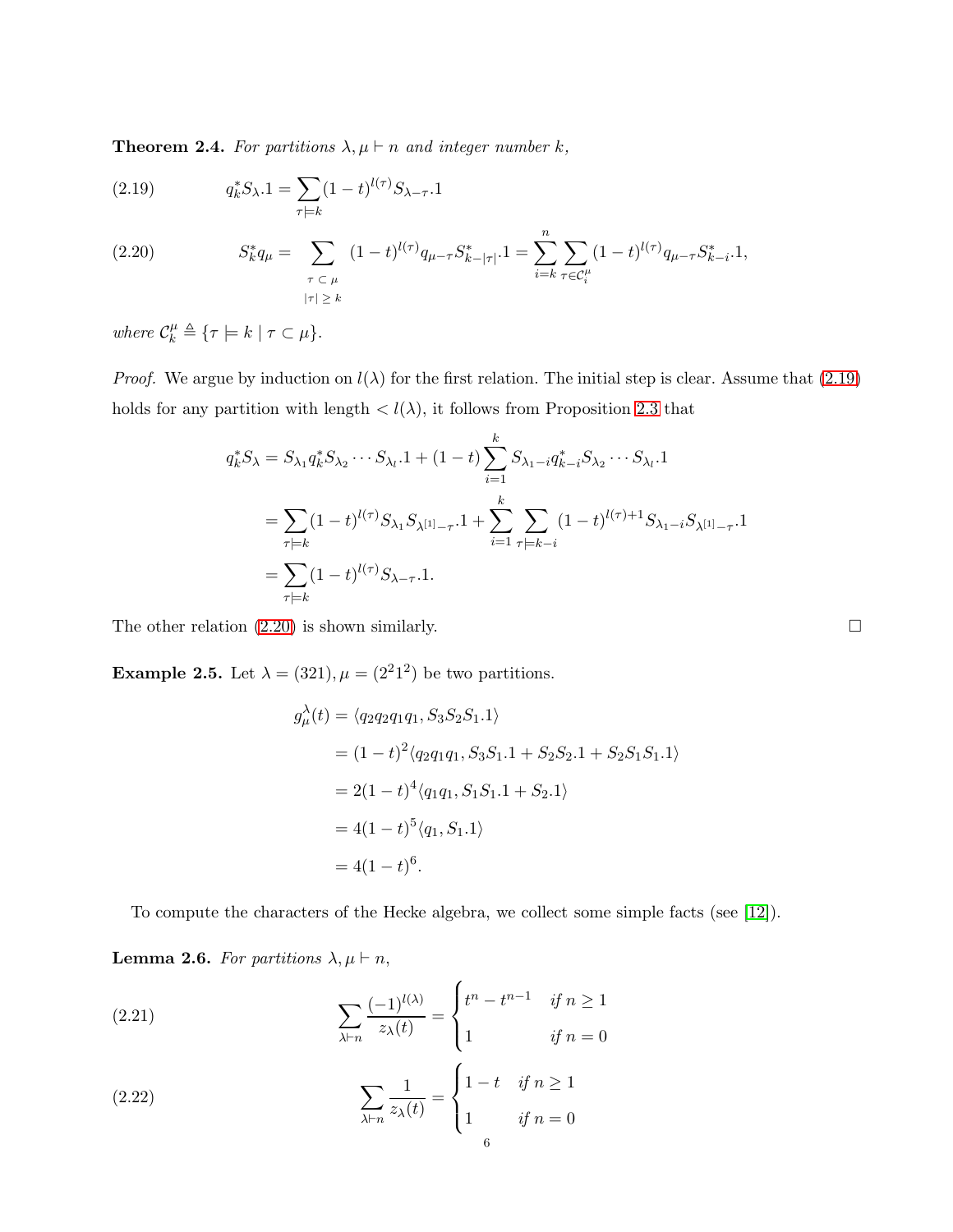(2.23) 
$$
\chi_{\mu}^{(1^n)}(1) = \langle p_{\mu}, S_{(1^n)} \cdot 1 \rangle = (-1)^{n-l(\mu)}
$$

(2.24) 
$$
\chi_{\mu}^{(n)}(1) = \langle p_{\mu}, S_n.1 \rangle = 1.
$$

The following formulas are well-known [\[18\]](#page-19-1). They are also obtained as special cases in our formulas for the hook and two-row cases.

**Proposition 2.7.** For  $\mu \vdash n$ , one has that

(2.25) 
$$
\chi_{\mu}^{(n)}(q) = q^{n-l(\mu)},
$$

(2.26) 
$$
\chi_{\mu}^{(1^n)}(q) = (-1)^{n-l(\mu)}.
$$

For  $\mu \vdash n$  and  $1 \leq i \leq n$ , we introduce two sequences of polynomials respectively in t and  $t^{-1}$ :

<span id="page-6-0"></span>(2.27) 
$$
a_i(\mu;t) = (1-t)^{-l(\mu)} \sum_{\tau \in \mathcal{C}_i^{\mu}} (1-t)^{l(\mu-\tau)} (1-t^{-1})^{l(\tau)},
$$

<span id="page-6-2"></span>(2.28) 
$$
b_i(\mu;t) = (1 - t^{-1})^{-l(\mu)} \sum_{\tau \in \mathcal{C}_i^{\mu}} (1 - t^{-1})^{l(\mu - \tau) + l(\tau)}.
$$

They are fixed by the generating functions shown below.

<span id="page-6-1"></span>**Lemma 2.8.** For a partition  $\mu = (\mu_1, \ldots, \mu_r)$ , we have that

(2.29) 
$$
(1 - t^{-1}v)^r \prod_{i=1}^r (1 + v + \dots + v^{\mu_i - 1}) = \sum_{i=0}^{|\mu|} a_i(\mu, t) v^i
$$

<span id="page-6-3"></span>(2.30) 
$$
\prod_{i=1}^{r} (t^{-1} + v^{\mu_i} + (1 - t^{-1})(1 + v + \dots + v^{\mu_i - 1})) = \sum_{i=0}^{|\mu|} b_i(\mu, t) v^i
$$

*Proof.* Let  $c_i(\mu; t') = (1 - t')^{-r} \sum$  $\tau \overline{\in} \mathcal{C}_i^\mu$  $(1-t')^{l(\mu-\tau)}(1-t^{-1})^{l(\tau)}$ . Then

$$
(1-t')^{r} \sum_{i=0}^{|\mu|} c_{i}(\mu; t')v^{i} = \sum_{k=0}^{|\mu|} \sum_{\tau \subset \mu, \tau \models k} (1-t')^{l(\mu-\tau)} (1-t^{-1})^{l(\tau)}v^{k}
$$
  

$$
= \sum_{k=0}^{|\mu|} \sum_{\tau_{1} + \dots + \tau_{r} = k} (1-t')^{r-\delta_{\tau_{1},\mu_{1}} - \dots - \delta_{\tau_{r},\mu_{r}}} (1-t^{-1})^{r-\delta_{\tau_{1},0} - \dots - \delta_{\tau_{r},0}}v^{k}
$$
  

$$
= (1-t')^{r} \prod_{i=1}^{r} \left( \sum_{\tau_{i}=0}^{\mu_{i}} (1-t')^{-\delta_{\tau_{i},\mu_{i}}} (1-t^{-1})^{1-\delta_{\tau_{i},0}}v^{\tau_{i}} \right),
$$

which implies the lemma by noting that

$$
1 + \sum_{i=1}^{n-1} (1 - t^{-1})v^{i} + \frac{1 - t^{-1}}{1 - t'}v^{n} = \begin{cases} (1 - t^{-1}v)[n]_{v}, & t' = t \\ t^{-1} + v^{k} + (1 - t^{-1})[n]_{v}, & t' = t^{-1} \end{cases}.
$$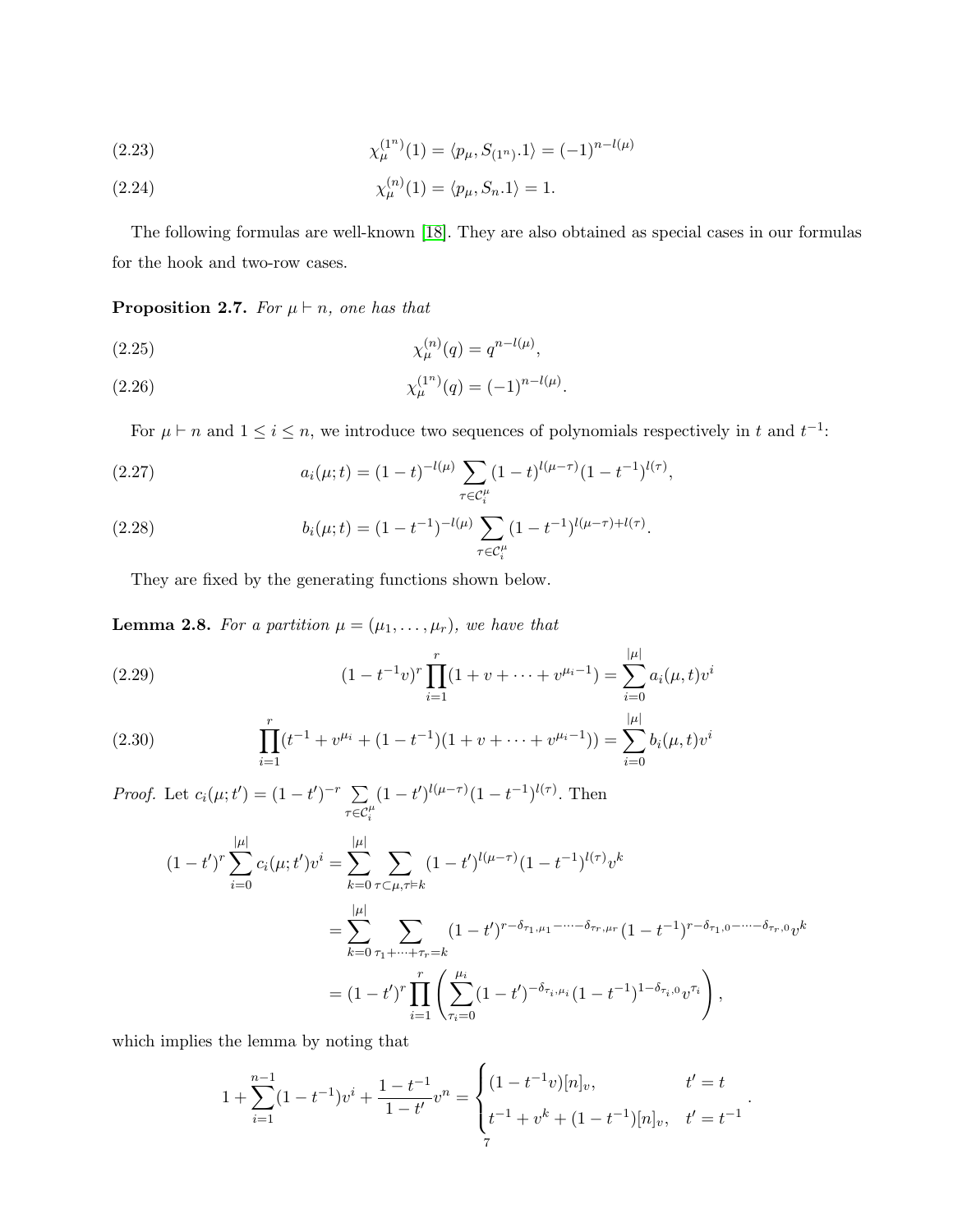We remark that  $a_0(\mu; t) = b_0(\mu; t) = 1$  and for any  $0 \le j \le n = |\mu|$ 

$$
a_j(\mu; t) = (-1)^{l(\mu)} a_{n-j}(\mu; t^{-1}),
$$
  

$$
b_j(\mu; t) = b_{n-j}(\mu; t).
$$

Now we give the irreducible character formulas labeled by hook and two-row partitions.

<span id="page-7-1"></span>**Theorem 2.9.** For partition  $\mu \vdash n$  and  $k \geq 0$ , we have

<span id="page-7-0"></span>(2.31) 
$$
\chi_{\mu}^{(k,1^{n-k})}(q) = (-1)^{n-k+l(\mu)} \sum_{i=k}^{n} a_i(\mu;q) q^i
$$

*Proof.* Let  $l = l(\mu)$ . By Theorem [2.4](#page-5-2) it follows that

$$
g_{\mu}^{(k,1^{n-k})}(t) = \langle q_{\mu}, S_{(k,1^{n-k})}.1 \rangle = \langle S_{k}^{*} q_{\mu}, S_{(1^{n-k})}.1 \rangle
$$
  
\n
$$
= \sum_{i=k}^{n} \sum_{\substack{|\tau|=i \\ \tau \subset \mu}} (1-t)^{l(\tau)} \langle q_{\mu-\tau} S_{k-i}^{*}.1, S_{(1^{n-k})}.1 \rangle
$$
  
\n
$$
= \sum_{i=k}^{n} \sum_{\substack{|\tau|=i \\ \tau \subset \mu}} (1-t)^{l(\tau)} \sum_{\mu^{(1)} \vdash \mu_{1}-\tau_{1}, \dots, \mu^{(l)} \vdash \mu_{l}-\tau_{l}} \sum_{\lambda \vdash i-k} \frac{(-1)^{l(\lambda)}}{z_{\mu^{(1)}}(t) \cdots z_{\mu^{(l)}}(t) z_{\lambda}} \langle p_{\mu^{(1)} \cup \dots \cup \mu^{(l)} \cup \lambda}, S_{(1^{n-k})}.1 \rangle
$$
  
\n
$$
= \sum_{i=k}^{n} \sum_{\substack{|\tau|=i \\ \tau \subset \mu}} (1-t)^{l(\tau)} \sum_{\mu^{(1)} \vdash \mu_{1}-\tau_{1}} \cdots \sum_{\mu^{(l)} \vdash \mu_{l}-\tau_{l}} \sum_{\lambda \vdash i-k} \frac{(-1)^{n-k}(-1)^{l(\mu^{(1)})} \cdots (-1)^{l(\mu^{(l)})}}{z_{\mu^{(1)}}(t) \cdots z_{\mu^{(l)}}(t) z_{\lambda}}
$$
  
\n
$$
= (-1)^{n-k} \sum_{i=k}^{n} \sum_{\tau \in C_{i}^{\mu}} t^{n-i} (1-t^{-1})^{l(\mu-\tau)} (1-t)^{l(\tau)},
$$

where we have used [\(2.21\)](#page-5-3) and [\(2.22\)](#page-5-4) in the last equation. The theorem follows by recalling [\(2.27\)](#page-6-0) and  $\chi^{\lambda}_{\mu}(q) = (-1)^{l(\mu)} q^n (1-q)^{-l(\mu)} g^{\lambda}_{\mu}(q^{-1})$  $\Box$ 

Lemma [2.8](#page-6-1) offers practical way to compute [\(2.31\)](#page-7-0) by expanding the generating function up to certain power of v and then setting  $v = q$ .

**Example 2.10.** Let  $\lambda = (6, 1^2), \mu = (2^4)$ . Taking terms of v with degree  $\geq 6$  and then setting  $v = q$ ,

$$
(1 - t^{-1}v)^4 (1 + v)^4 \equiv (1 - t^{-1}v)^4 (6v^2 + 4v^3 + v^4)
$$
  
\n
$$
\equiv t^{-4}v^4 \cdot 6v^2 + (t^{-4}v^4 - 4t^{-3}v^3)4v^3 + (t^{-4}v^4 - 4t^{-3}v^3 + 6t^{-2}v^2)v^4
$$
  
\n
$$
\equiv 6t^2 - 12t^3 + 3t^4.
$$

 $\Box$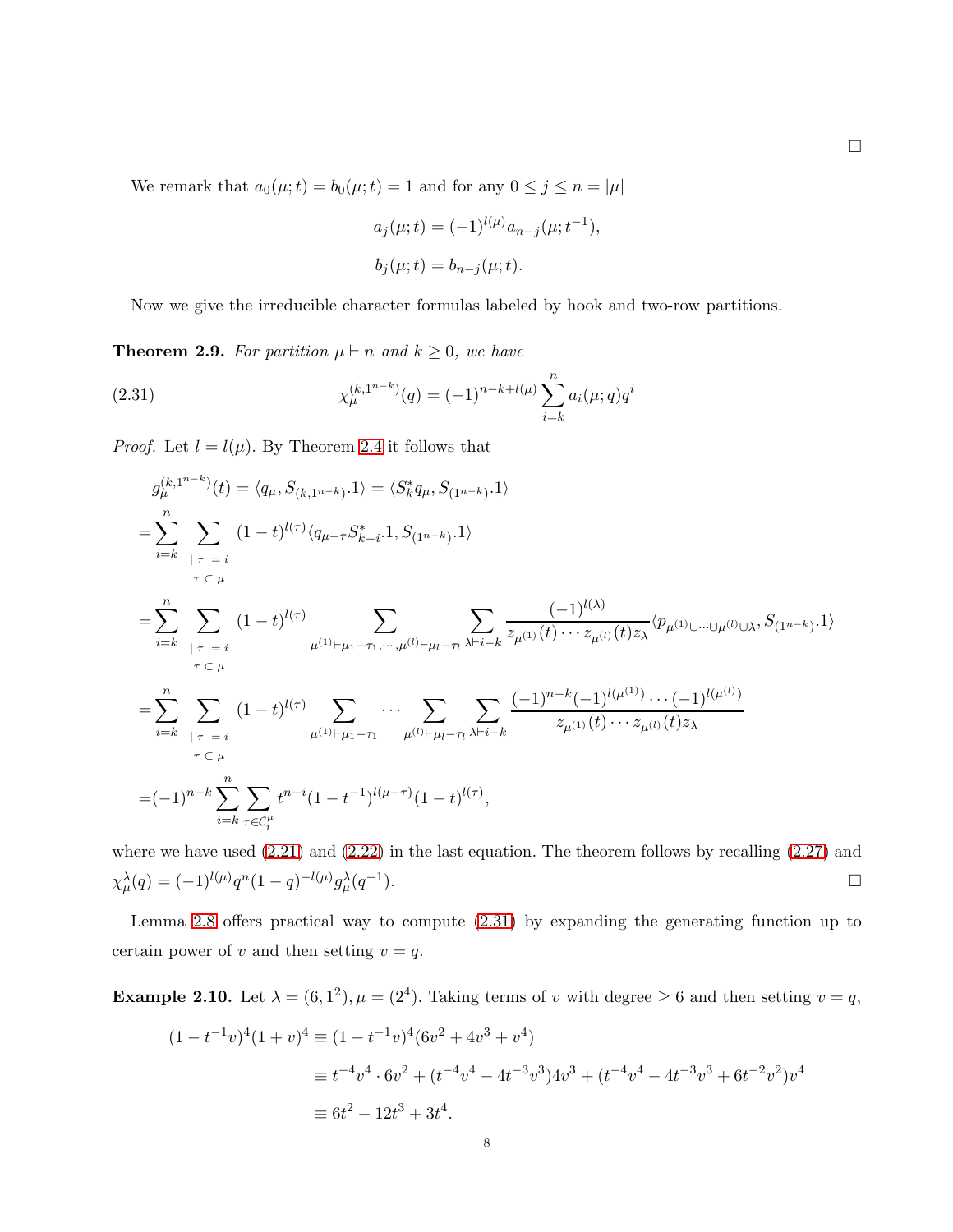Therefore  $\chi^{(6,1^2)}_{(2^4)}$  $\binom{(6,1^2)}{(2^4)}(q) = 6q^2 - 12q^3 + 3q^4.$ 

<span id="page-8-1"></span>**Theorem 2.11.** For partition  $\mu \vdash n$  and  $k \geq n - k \geq 0$  we have

<span id="page-8-0"></span>(2.32) 
$$
\chi_{\mu}^{(k,n-k)}(q) = q^{n-l(\mu)}(b_k(\mu;q) - b_{k+1}(\mu;q)),
$$

(2.33) 
$$
\sum_{i=0}^{[n/2]} \chi_{\mu}^{(n-i,i)}(q) = q^{n-l(\mu)} b_{[n/2]}(\mu;q).
$$

*Proof.* By the same argument in the proof of Theorem [2.9](#page-7-1) we see that  $g_{\mu}^{(k,n-k)}(t) = \langle S_k^* q_{\mu}, S_{n-k} \cdot 1 \rangle$  is equal to

$$
\sum_{i=k}^{n} \sum_{\tau \in C_i^{\mu}} (1-t)^{l(\tau)} \sum_{\mu^{(1)} \vdash \mu_1 - \tau_1, \cdots, \mu^{(l)} \vdash \mu_l - \tau_l} \sum_{\lambda \vdash i - k} \frac{(-1)^{l(\lambda)}}{z_{\mu^{(1)}}(t) \cdots z_{\mu^{(l)}}(t) z_{\lambda}}
$$
  
= 
$$
\sum_{\tau \in C_k^{\mu}} (1-t)^{l(\mu-\tau) + l(\tau)} - \sum_{\tau \in C_{k+1}^{\mu}} (1-t)^{l(\mu-\tau) + l(\tau)},
$$

which implies the first result by  $(2.28)$ . The second one is clear.

**Example 2.12.** Let  $\lambda = (4, 2), \mu = (3, 2, 1)$ . By Theorem [2.11](#page-8-1)

$$
\prod_{i=1}^{3} (t^{-1} + v^i + (1 - t^{-1})[i]_v) - v^{-1} \prod_{i=1}^{3} (t^{-1} + v^i + (1 - t^{-1})[i]_v)
$$
  
=  $(v - v^{-1})(t^{-1} + v^2 + (1 - t^{-1})(1 + v))(t^{-1} + v^3 + (1 - t^{-1})(1 + v + v^2)).$ 

The coefficient of  $v^4$  is  $(1-t^{-1})(2-t^{-1})$ . Therefore

$$
\chi_{(321)}^{(42)}(q) = q^3(b_4(q) - b_5(q)) = q^3(2 - 3q^{-1} + q^{-2}) = 2q^3 - 3q^2 + q.
$$

Using the similar argument, we can compute the general character values.

For a partition-valued function  $\mu = (\mu^{(1)}, \dots, \mu^{(r)})$ , we define

(2.34) 
$$
z_{\underline{\mu}}(t) = z_{\mu^{(1)}}(t) \cdots z_{\mu^{(r)}}(t),
$$

and call  $|\underline{\mu}| = \sum_i |\mu^{(i)}|$  the weight of  $\underline{\mu}$  and  $l(\underline{\mu}) = \sum_i l(\mu^{(i)})$  the length of  $\underline{\mu}$ . Given a composition  $\tau = (\tau_1, \ldots, \tau_r)$ , we denote by  $\mu \vdash \tau$  the partition-valued function  $\mu = (\mu^{(1)}, \ldots, \mu^{(r)})$  such that  $\mu^{(i)} \vdash \tau_i$ . Clearly  $|\mu| = |\tau|$ .

The following general formula expresses the Hecke algebra character in terms of irreducible characters of the symmetric groups of lower degrees.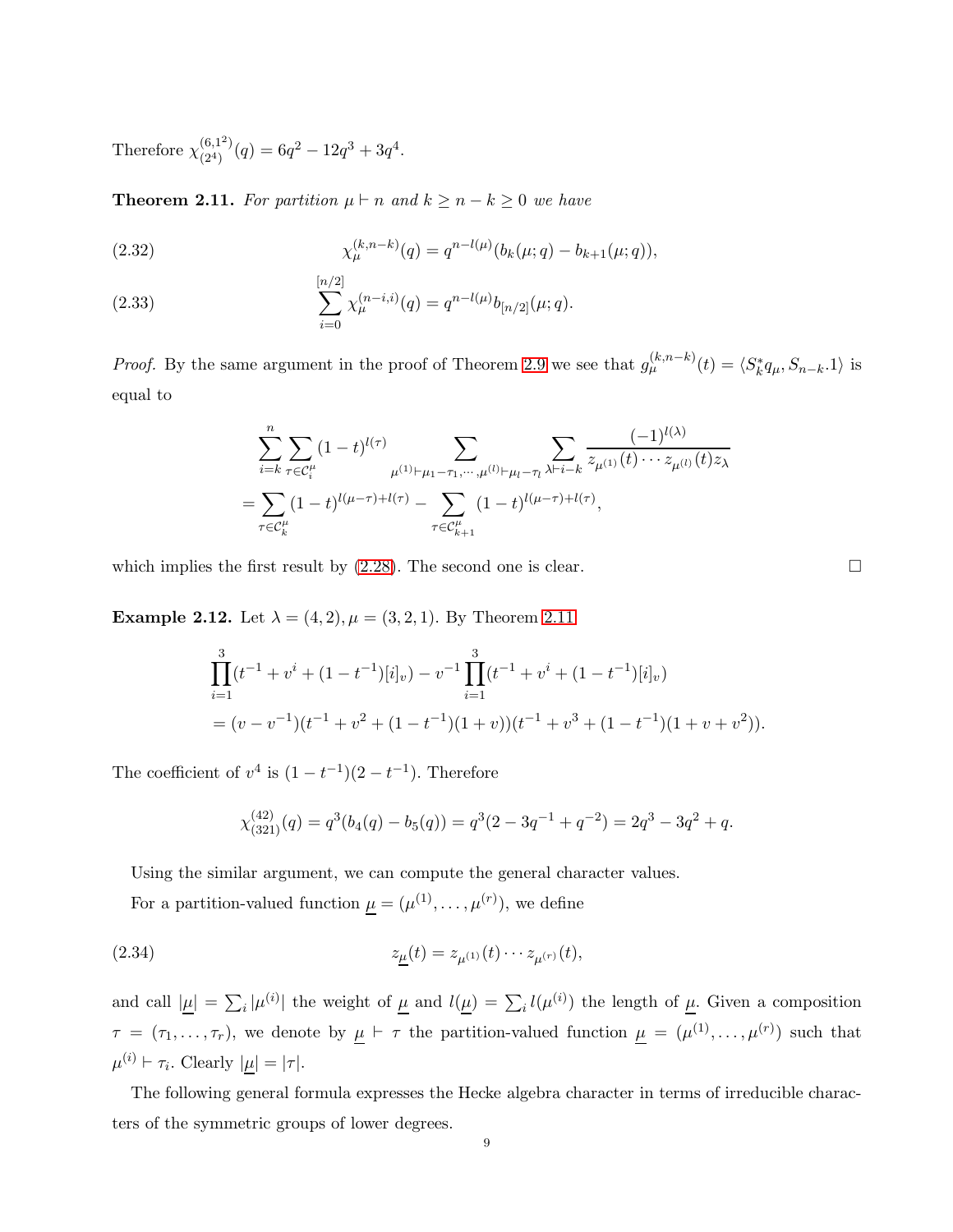<span id="page-9-0"></span>**Theorem 2.13.** For  $\lambda, \mu \vdash n$ , the irreducible character  $\chi^{\lambda}_{\mu}(q)$  is given by

$$
(2.35) \qquad \chi^{\lambda}_{\mu}(q) = \frac{1}{(q-1)^{l(\mu)}} \sum_{i=\lambda_1}^{n} q^i \sum_{|\tau|=i} (1-q^{-1})^{l(\tau)} \sum_{\underline{\nu} \vdash \mu - \tau} \sum_{\rho \vdash i - \lambda_1} \frac{(-1)^{l(\underline{\nu})+l(\rho)}}{z_{\underline{\nu}}(q)z_{\rho}} \chi^{\lambda^{[1]}}_{\underline{\nu} \cup \rho}.
$$

*Proof.* Let  $l(\mu) = l$ . As in the proof Theorem [2.9](#page-7-1) we have that

$$
\chi^{\lambda}_{\mu}(q) = \frac{q^{n}}{(q-1)^{l}} \langle S^*_{\lambda_1} q_{\mu}, S_{\lambda^{[1]}} \cdot 1 \rangle
$$
  
\n
$$
= \frac{q^{n}}{(q-1)^{l}} \sum_{i=\lambda_1}^{n} \sum_{\substack{|\tau|=i \ \tau \subset \mu}} (1-q^{-1})^{l(\tau)} \sum_{\substack{\underline{\nu} \vdash \mu-\tau \\ \tau \subset \mu}} \sum_{\substack{\underline{\nu} \vdash \mu-\tau \\ \underline{\nu} \vdash \mu-\tau \\ \underline{\nu} \vdash \mu-\tau}} \frac{(-1)^{l(\rho)}}{z_{\underline{\nu}}(q^{-1})z_{\rho}} \chi^{\lambda^{[1]}}_{\underline{\nu} \vdash \underline{\nu}}
$$
  
\n
$$
= \frac{1}{(q-1)^{l}} \sum_{i=\lambda_1}^{n} \sum_{\substack{|\tau|=i \ \tau \subset \mu}} q^{i} (1-q^{-1})^{l(\tau)} \sum_{\substack{\underline{\nu} \vdash \mu-\tau \\ \underline{\nu} \vdash \mu-\tau \\ \underline{\nu} \vdash \mu-\tau}} \sum_{\substack{\beta \vdash i-\lambda_1 \\ \tau \subset \mu}} \frac{(-1)^{l(\rho)+l(\underline{\nu})}}{z_{\underline{\nu}}(q)z_{\rho}} \chi^{\lambda^{[1]}}_{\underline{\nu} \vdash \mu}
$$

 $\Box$ 

We remark that one obtains another general formula for  $\chi^{\lambda}_{\mu}(q)$  based on the transition matrix from the elementary symmetric function  $S_{-m}^*$ . I to the generalized symmetric functions  $q_\rho$ . Using the definition of  $Q(z)$ , it is easy to see that

(2.36) 
$$
S^*(tz).1 = Q(z)S^*(z).1
$$

Then we have the generalized Newton's formula:

(2.37) 
$$
S_{-m}^* \cdot 1 = \frac{1}{t^m - 1} (q_1 S_{-m+1}^* \cdot 1 + q_2 S_{-m+2}^* \cdot 1 + \cdots + q_{m-1} S_{-1}^* \cdot 1 + q_m),
$$

which leads to the decomposition:  $S_{-m}^*$ .  $1 = \sum_{\rho \vdash m} C_{m,\rho}(t) q_\rho$ . The first few terms are given by

$$
S_{-1}^{*}.1 = \frac{q_1}{t-1},
$$
  
\n
$$
S_{-2}^{*}.1 = \frac{q_1^2}{(t^2-1)(t-1)} + \frac{q_2}{t^2-1},
$$
  
\n
$$
S_{-3}^{*}.1 = \frac{q_1^3}{(t^3-1)(t^2-1)(t-1)} + \frac{(t+2)q_2q_1}{(t^3-1)(t^2-1)} + \frac{q_3}{t^3-1},
$$
  
\n
$$
S_{-4}^{*}.1 = \frac{q_1^4}{(t^4-1)(t^3-1)(t^2-1)(t-1)} + \frac{(t^2+t+2)q_3q_1}{(t^4-1)(t^3-1)} + \frac{(t^2+2t+3)q_2q_1^2}{(t^4-1)(t^3-1)(t^2-1)} + \frac{q_2^2}{(t^4-1)(t^2-1)} + \frac{q_4}{t^4-1}.
$$

The following result can be shown similarly as Theorem [2.13.](#page-9-0)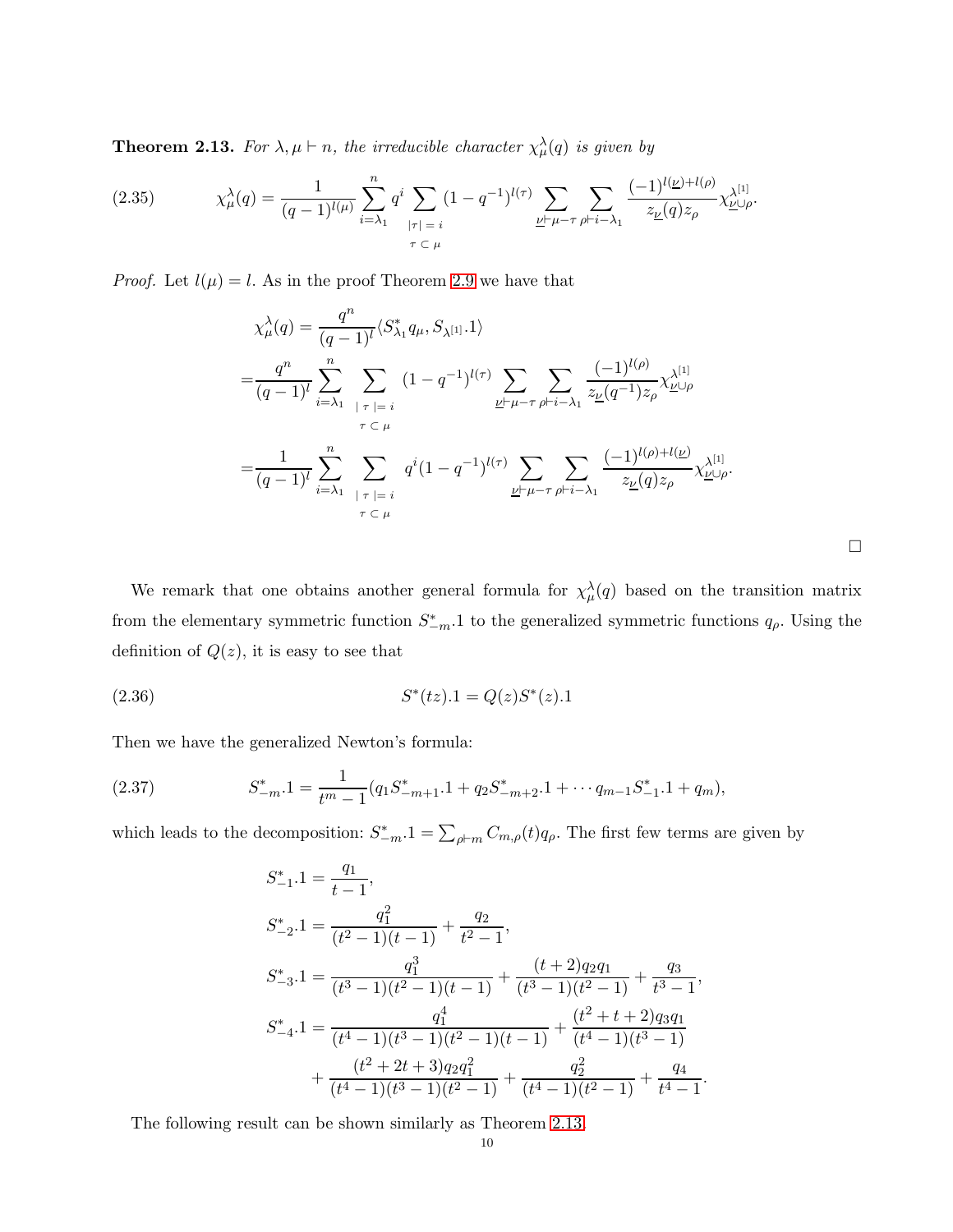**Theorem 2.14.** For  $\lambda, \mu \vdash n$ . Then the irreducible character  $\chi^{\lambda}_{\mu}(q)$  is given by

$$
\chi^\lambda_\mu(q) = \frac{q^{\lambda_1}}{(q-1)^{l(\mu)}} \sum_{i=\lambda_1}^n \sum_{|\tau|=i} (1-q^{-1})^{l(\tau)} \sum_{\rho \vdash i-\lambda_1} (q-1)^{l(\mu-\tau)+l(\rho)} C_{i-\lambda_1,\rho}(q^{-1}) \chi^{\lambda^{[1]}}_{(\mu-\tau)^* \cup \rho}(q),
$$

where  $C_{m,\rho}(t)$  is the transition coefficient from  $S_{-m}^*$ . 1 to  $q_\rho$  and  $(\mu - \tau)^*$  is the rearranged partition *obtained from*  $\mu - \tau$ .

#### 3. Applications of the hook and two-row formulas

Let  $V = V_{\overline{0}} \bigoplus V_{\overline{1}}$  be a Z<sub>2</sub>-graded vector space over  $\mathbb{C}(q)$  with basis  $\{v_1, v_2, \cdots, v_a\}$  for the even subspace  $V_0$  and basis  $\{v_{a+1}, v_{a+2}, \cdots, v_{a+b}\}$  for the odd subspace  $V_{\bar{1}}$ . Let  $\pi$  be the endomorphism of  $V \otimes V$  by

(3.1) 
$$
(v_k \otimes v_l)\pi = \begin{cases} (-1)^{|v_k||v_l|}v_l \otimes v_k + (q-1)v_k \otimes v_l, k < l \\ \frac{(-1)^{|v_k|}(q+1)+q-1}{2}v_k \otimes v_l, k = l \\ (-1)^{|v_k||v_l|}tv_l \otimes v_k, k > l, \end{cases}
$$

and let  $\pi_i$  be the endomorphism of  $V^{\otimes n}$  by letting  $\pi$  acting on the  $(i, i + 1)$  factor and identity elsewhere,  $i = 1, \dots, n-1$ . It is known [\[16\]](#page-19-18) that the map  $\Phi_{a,b}^{q,n} : H_n(q) \longrightarrow \text{End}_{\mathbb{C}(t)}(V^{\otimes n})$  defined by

$$
T_i\longmapsto \pi_i
$$

gives rise to a representation of  $H_n(q)$  called the sign q-permutation representation.

Let  $\varphi_{a,b}^n$  be the character of  $\Phi_{a,b}^{q,n}$  and let  $s_{a,b}(\lambda)$  be the number of  $(a,b)$ -semi standard tableaux of shape  $\lambda$  [\[20\]](#page-19-19). Then  $\varphi_{a,b}^n$  decomposes as follows [\[25\]](#page-20-1):

$$
\varphi_{a,b}^n = \sum_{\lambda \in H(a,b;n)} s_{a,b}(\lambda) \chi^{\lambda}
$$

where  $H(a, b; n) = \{\lambda \vdash n \mid \lambda_{a+1} \leq b\}$  and  $\chi^{\lambda}$  is the irreducible character of  $H_n(q)$  labeled by  $\lambda \vdash n$ .

We consider two special cases  $a = b = 1$  and  $a = 2, b = 0$ . Then

(3.2) 
$$
\varphi_{1,1}^n = \sum_{k=0}^{n-1} \chi^{(n-k,1^k)}
$$

(3.3) 
$$
\varphi_{2,0}^n = \sum_{k=0}^{[n/2]} (n - 2k + 1) \chi^{(n-k,k)}
$$

**Theorem 3.1.** For  $\mu \vdash n$  with  $l(\mu) = l$ , we have that

<span id="page-10-0"></span>(3.4) 
$$
\varphi_{1,1}^n(T_{\gamma_\mu}) = \sum_{i=0}^{n-1} \chi_\mu^{(n-i,1^i)}(q) = (-1)^{n-l} 2^{l-1} \prod_{i=1}^l [\mu_i]_{-q},
$$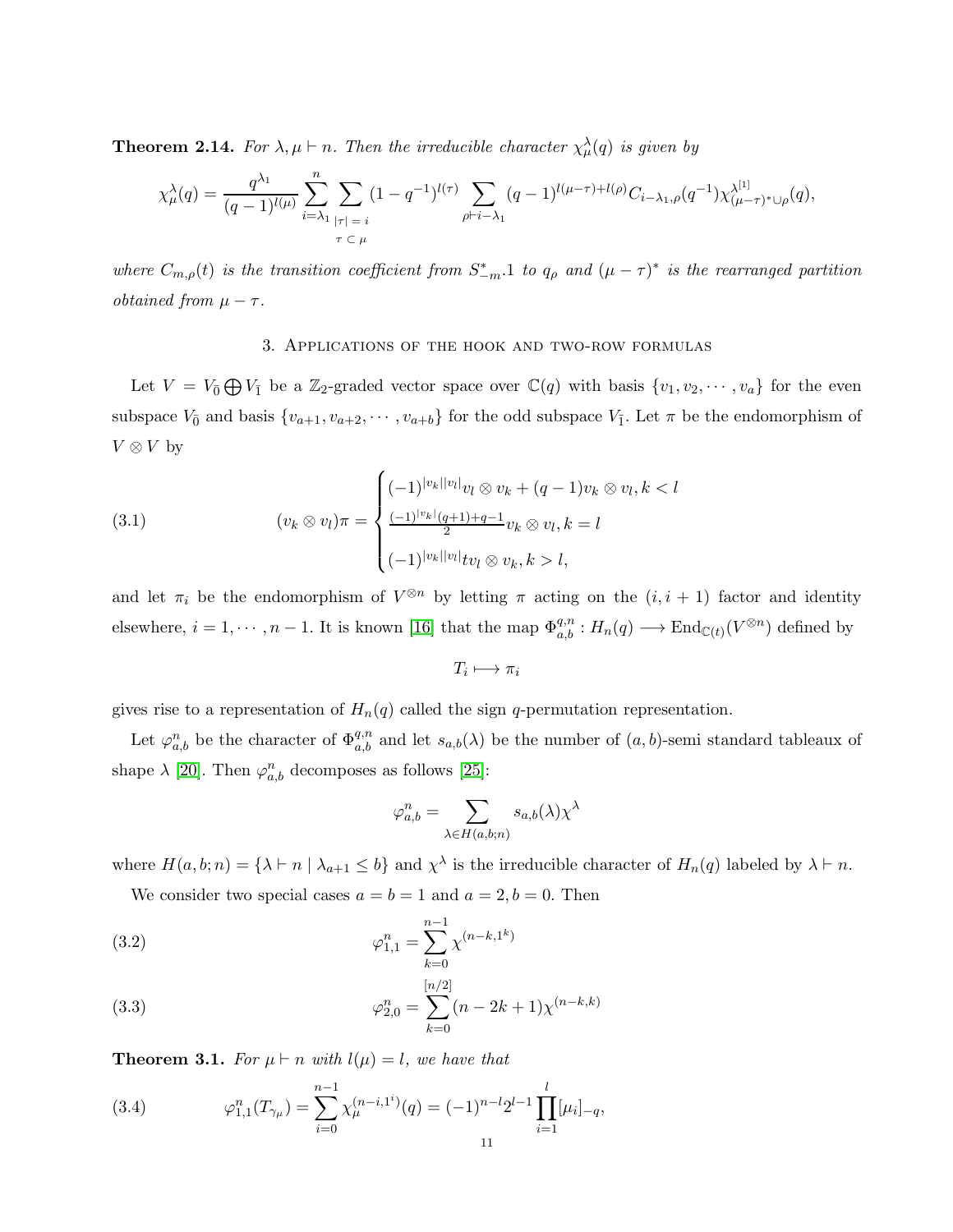(3.5) 
$$
\varphi_{2,0}^n(T_{\gamma\mu}) = \sum_{i=0}^{[n/2]} (n-2i+1) \chi_{\mu}^{(n-i,i)}(q) = q^{n-2l(\mu)} \prod_{i=1}^l (1+q+\mu_i(q-1)).
$$

Proof. It follows from the hook formula [\(2.31\)](#page-7-0) that

$$
\sum_{i=0}^{n-1} \chi_{\mu}^{(n-i,1^{i})}(q) = \sum_{i=0}^{n-1} (-1)^{l+i} \sum_{j=n-i}^{n} a_{j}(\mu;q) q^{j}
$$

$$
= (-1)^{n+l-1} \sum_{j=1}^{[n/2]} a_{2j-1}(\mu;q) q^{2j-1}
$$

$$
= (-1)^{n-l} \sum_{j=0}^{n} \frac{(-1)^{j}-1}{2} a_{j}(\mu;q) q^{j}
$$

$$
= (-1)^{n-l} 2^{l-1} \prod_{i=1}^{l} [\mu_{i}]_{-q},
$$

where we have used Lemma [2.8](#page-6-1) and the identity  $\sum_{i=0}^{n} a_i(\mu; q)q^i = 0$ .

Similarly, using the two-row formula [\(2.32\)](#page-8-0) and [\(2.30\)](#page-6-3) we have that

$$
\sum_{i=0}^{[n/2]} (n - 2i + 1) \chi_{\mu}^{n-i,i}(q)
$$
  
= 
$$
\sum_{i=0}^{[n/2]} (n - 2i + 1) q^{n-l} (b_{n-i}(\mu; q) - b_{n-i+1}(\mu; q))
$$
  
= 
$$
q^{n-l} \sum_{i=0}^{n} b_i(\mu; q)
$$
  
= 
$$
q^{n-2l(\mu)} \prod_{i=1}^{l} (1 + q + \mu_i(q - 1)).
$$

 $\Box$ 

We remake that Zhao [\[25\]](#page-20-1) obtained a negated version of  $(3.4)$  as a q-analog Berele-Regev formula [\[1\]](#page-19-20) by the Murnaghan-Nakayama rule.

### 4. Determinant type Murnaghan-Nakayama rule

The Murnaghan-Nakayama rule is an iterative formula to compute the Hecke algebra characters. The combinatorial rule was proved by Ram [\[18\]](#page-19-1) using the Frobenius formula and the Hall-Littlewood symmetric functions. In this section, we formulate a determinant type Murnaghan-Nakayama rule and use it to compute the characters and also give a new proof of the Murnaghan-Nakayama rule.

For two partitions  $\mu \subset \lambda$ , the set-theoretic difference  $\theta = \lambda - \mu$  is called a *skew diagram* denoted by  $λ/μ$ . A subset  $ξ$  of  $θ$  is connected if any two squares in  $θ$  are connected by a path in  $ξ$ . The connected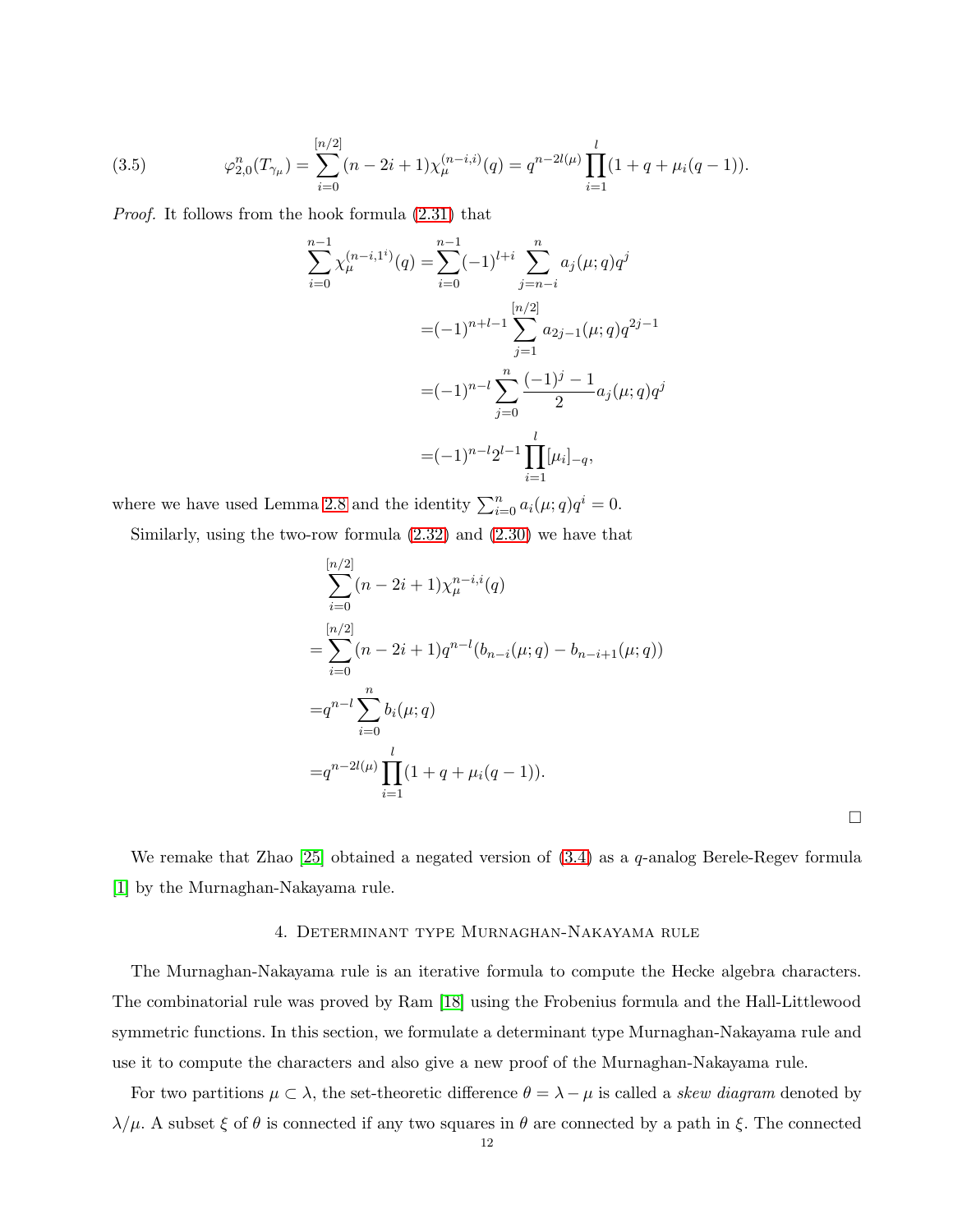components, themselves skew diagrams, are by definition the maximal connected subsets of  $\theta$ . A skew diagram  $\lambda/\mu$  is a vertical (resp. horizontal) strip if each row (resp. column) contains at most one box. A skew diagram  $\theta$  is a *border strip* if it contains no  $2 \times 2$  blocks of squares and is connected (see [\[15\]](#page-19-21)). If the border strip  $\theta = \lambda - \mu$  has m connected components  $(\xi_1, \xi_2, \dots, \xi_m)$ , we define the weight of  $\theta$ by

$$
wt(\theta; t) = (t-1)^{m-1} \prod_{i=1}^m (-1)^{r(\xi_i)-1} t^{c(\xi_i)-1}.
$$

where the  $r(\xi_i)$  (resp.  $c(\xi_i)$ ) means the number of rows (resp. columns) in the border strip  $\xi_i$ . Usually we refer  $\theta$  as a broken border strip to emphasize the non-connectedness of  $\theta$ .

Let  $\lambda \vdash n$ . A Young tableau of shape  $\lambda$  is an assignment of numbers  $1, 2, \ldots, n$  into the dots of the Young diagram. A tableau is *standard* if its rows and columns are increasing sequences. Let  $f^{\lambda}$  be the number of standard tableau of shape  $\lambda$  and let  $\lambda^-$  be a partition obtained by removing an inner corner of  $\lambda$ , then [\[20\]](#page-19-19)

<span id="page-12-1"></span>(4.1) 
$$
f^{\lambda} = \sum_{\lambda^{-}} f^{\lambda^{-}}.
$$

Recall from [\(2.19\)](#page-5-0), for a fixed partition  $\lambda$  with  $l = l(\lambda)$  we have that

<span id="page-12-0"></span>(4.2) 
$$
q_k^* S_{\lambda} . 1 = \sum_{\substack{\tau_1, \ldots, \tau_l \geq 0 \\ |\tau| = k}} (1 - t)^{l - \sum \delta_{\tau_i, 0}} S_{\lambda - \tau} . 1.
$$

For any composition  $\tau \models k$ ,  $S_{\lambda-\tau} \cdot 1 = sg(\sigma)S_{\mu} \cdot 1$  if  $\lambda - \tau + \delta$  is strict and  $\mu = \sigma(\lambda - \tau + \delta) - \delta$  for some permutation  $\sigma \in \mathfrak{S}_l$ , otherwise  $S_{\lambda-\tau}.1 = 0$ . Note that  $\mu$  must be a partition  $\subset \lambda$  with weight  $|\lambda| - k$  if  $S_{\lambda - \tau}$  1  $\neq$  0. In fact, note that  $\mu_i = \lambda_{\sigma(i)} - \tau_{\sigma(i)} + i - \sigma(i)$  for some permutation  $\sigma$  that sends  $\lambda - \tau + \delta$  into partition  $\mu$ . If  $j = \sigma(i) \geq i$ , then  $\lambda_i - \mu_i = \lambda_i - \lambda_j + \tau_j - i + j \geq 0$ . If  $j = \sigma(i) < i$ , we claim that  $\lambda_i - \mu_i \geq 0$  otherwise  $\lambda_i - \mu_i = \lambda_i - \lambda_j + \tau_j - i + j < 0$ , then

$$
(\lambda_j-\tau_j,\lambda_{j+1}-\tau_{j+1},\ldots,\lambda_i-\tau_i)+(i-j,\ldots,1,0)=(\lambda_j-\tau_j+i-j,\ldots,\lambda_i-\tau_i).
$$

Observe that  $(\lambda_i - \tau_i) - (\lambda_j - \tau_j + i - j) < 0$  so  $\sigma$  cannot send i to j, which is a contradiction! Conversely, for any  $\mu \vdash |\lambda| - k$  and any  $\sigma \in \mathfrak{S}_l$ , the *l*-tuple

$$
(\lambda_1-\mu_{\sigma(1)}-1+\sigma(1),\lambda_2-\mu_{\sigma(2)}-2+\sigma(2),\cdots,\lambda_l-\mu_{\sigma(l)}-l+\sigma(l))
$$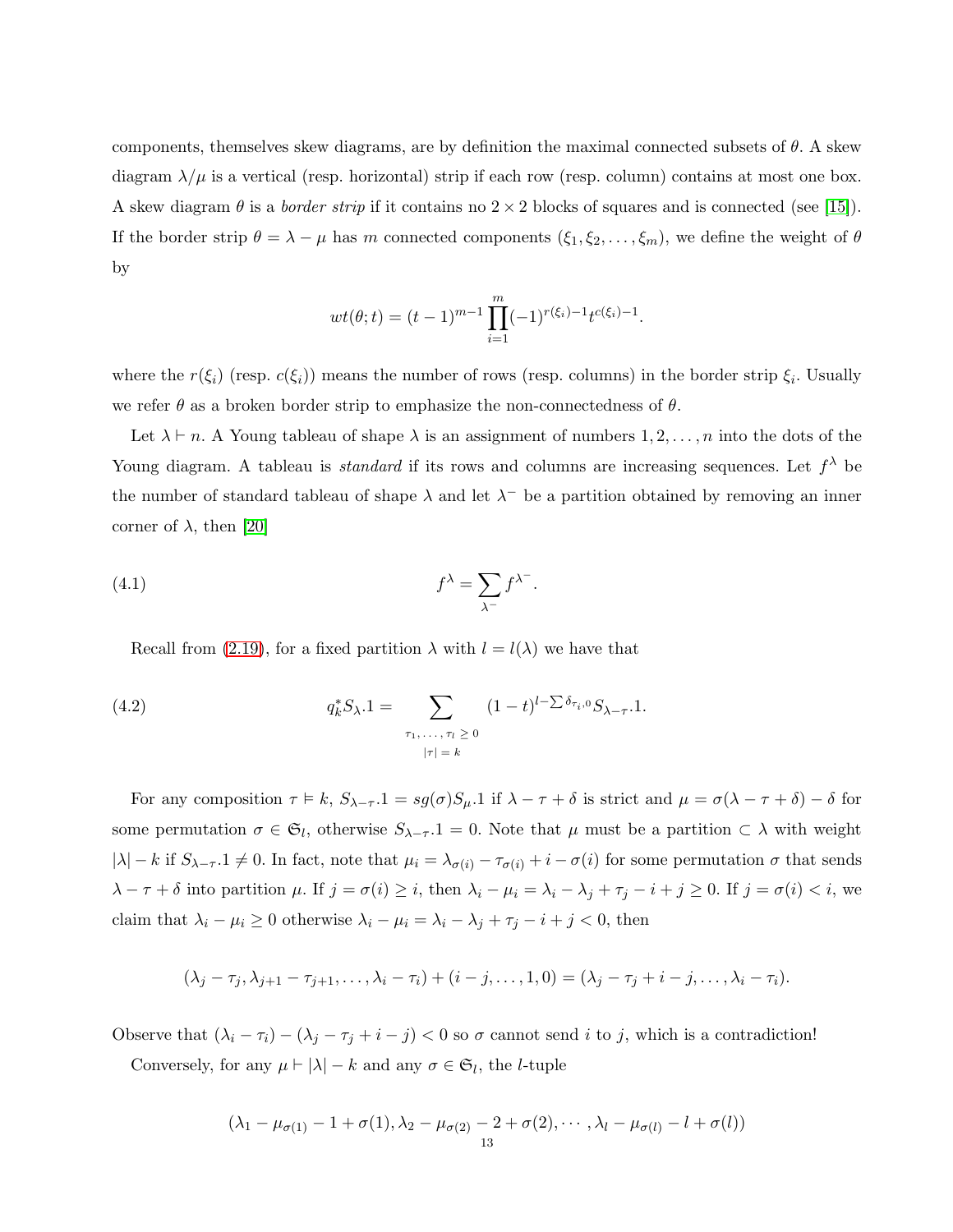is a composition of k provided that  $\lambda_i - \mu_{\sigma(i)} + i - \sigma(i) \geq 0$ . Then  $sg(\sigma)S_{\mu} \cdot 1 = S_{\lambda-\tau} \cdot 1$  for  $\tau_i =$  $\lambda_i - \mu_{\sigma(i)} - i + \sigma(i)$ . Therefore [\(4.2\)](#page-12-0) can be rewritten as:

$$
q_k^* S_{\lambda} . 1 = \sum_{\mu} \sum_{\substack{\sigma \in S_l \\ \lambda_i - i - \mu_{\sigma(i)} + \sigma(i) \ge 0}} sgn(\sigma) (1 - t)^{l - \sum \delta_{\lambda_i - i - \mu_{\sigma(i)} + \sigma(i), 0}} S_{\mu} . 1
$$

$$
= (1 - t)^l \sum_{\mu} \det(\delta_{\lambda_i - i \ge \mu_j - j} (1 - t)^{-\delta_{\lambda_i - i, \mu_j - j}} S_{\mu} . 1
$$

where the sum is over all partitions  $\mu \subset \lambda$  such that  $|\lambda/\mu| = k$ .

For partitions  $\mu \subset \lambda$  and  $|\lambda/\mu| = k$ , consider the  $l(\lambda) \times l(\lambda)$ -matrix

$$
M(\lambda/\mu;t) = (\delta_{\lambda_i - i \ge \mu_j - j} (1 - t)^{-\delta_{\lambda_i - i, \mu_j - j}})
$$

where  $\delta_{a\geq b} = 1$  if  $a \geq b$  and  $\delta_{a\geq b} = 0$  otherwise. Then we have proven the following theorem.

**Theorem 4.1.** Let  $\lambda = (\lambda_1, ..., \lambda_l)$  be a partition and k be a positive integer. Then one has

(4.3) 
$$
q_k^* S_{\lambda} . 1 = \sum_{\mu} (1 - t)^l \det M(\lambda/\mu; t) S_{\mu} . 1
$$

where the sum is over all partitions  $\mu \subset \lambda$  such that  $|\lambda/\mu| = k$ .

The matrix  $M(\lambda/\mu;t)$  has the following properties: (i) if  $M(\lambda/\mu;t)_{ij} = \frac{1}{1-t}$  $\frac{1}{1-t}$ , then all entries in the southwest region to the  $(i, j)$ -entry are zero; (ii) if  $M(\lambda/\mu; t)_{ij} = 0$ , then all entries down the jth column are also zero; and (iii) if  $M(\lambda/\mu;t)_{ij} = 1$ , then all entries in the northeast region to the  $(i, j)$ -entry are also 1. et's divide  $\lambda/\mu$  into several cases:

**Case** 1 : If  $\lambda/\mu$  is a k-border strip with the initial box at the rth row, then  $M(\lambda/\mu;t)$  has the following form:

$$
\begin{pmatrix}\n\frac{1}{1-t} & \cdots & 1 & 1 & 1 & \cdots & 1 & 1 \\
\vdots & \ddots & \vdots & \vdots & \vdots & \cdots & \vdots & \vdots \\
0 & \cdots & \frac{1}{1-t} & 1 & 1 & \cdots & 1 & 1 \\
0 & \cdots & 0 & 1 & 1 & \cdots & 1 & 1 \\
0 & \cdots & 0 & \frac{1}{1-t} & 1 & \cdots & 1 & 1 \\
\vdots & \vdots & \vdots & \vdots & \ddots & \vdots & \vdots \\
0 & \cdots & 0 & 0 & 0 & \cdots & \frac{1}{1-t} & 1\n\end{pmatrix}_{l \times l} = \begin{pmatrix}\nM_0 & * \\
0 & M_1\n\end{pmatrix},
$$
\n
$$
\det(\lambda/\mu; k) = (1-t)^{-r+1}(\frac{-t}{1-t})^{l-r}
$$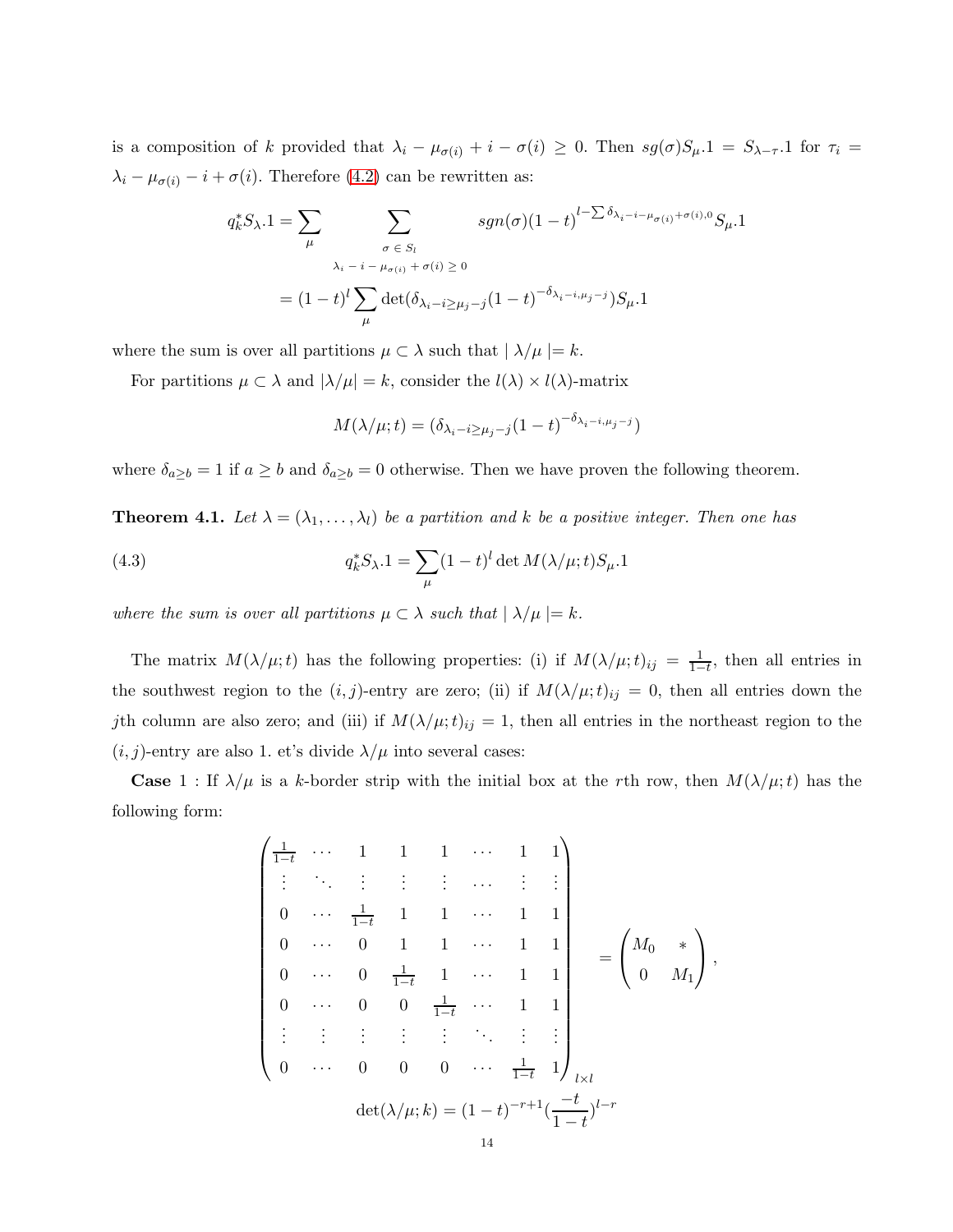where  $M_0$  is an  $(r-1) \times (r-1)$  upper-triangular matrix with  $\frac{1}{1-t}$  on the diagonal and  $M_1$  is a  $(l - r + 1) \times (l - r + 1)$  quasi upper-triangular matrix with 1 on the diagonal and  $\frac{1}{1-t}$  on the (lower) secondary diagonal. For simplicity we denote  $M_1$  by  $M(\xi;t)$ , where  $\xi$  is the border strip obtained from  $\lambda/\mu$  by removing the initial empty boxes.

**Case** 2 : If  $\lambda/\mu$  is connected and contains a 2 × 2 block of boxes, then  $\det(\lambda/\mu; t) = 0$ . This can be seen as follows. Without loss of generality, suppose  $ht(\lambda/\mu) = l(\lambda) - 1$  and the  $2 \times 2$  block appear at the r-th and  $(r + 1)$ -th rows  $(1 \le r \le l - 1)$ , then  $M(\lambda/\mu; t)$  has the following form:

$$
M(\lambda/\mu;t) = \begin{pmatrix} 1 & 1 & \cdots & 1 & 1 & \cdots & 1 & 1 \\ \frac{1}{1-t} & 1 & \cdots & 1 & 1 & \cdots & 1 & 1 \\ 0 & \frac{1}{1-t} & \cdots & 1 & 1 & \cdots & 1 & 1 \\ \vdots & \vdots & \ddots & \vdots & \vdots & \ddots & \vdots & \vdots \\ 0 & 0 & \cdots & \frac{1}{1-t} & 1 & \cdots & 1 & 1 \\ r+1 & 0 & 0 & \cdots & 0 & 1 & \cdots & 1 & 1 \\ \vdots & \vdots & \ddots & \vdots & \vdots & \ddots & \vdots & \vdots \\ 0 & 0 & 0 & 0 & 0 & \cdots & \frac{1}{1-t} & 1 \end{pmatrix}, \quad \det(\lambda/\mu;t) = 0.
$$

**Case** 3 : If  $\lambda/\mu$  has two connected components  $\xi_1, \xi_2$ , then  $M(\lambda/\mu; t)$  is a 2 × 2 upper-triangular block matrix with the diagonal blocks corresponding to  $\xi_1, \xi_2$ . If one of the components contains a  $2 \times 2$ -block of boxes, then  $\det(\lambda/\mu; t) = 0$ . Suppose each  $\xi_i$  is a border strip and there are  $r_i$  unoccupied rows immediately above  $\xi_i$  on the border of  $\lambda$ , then  $M(\lambda/\mu;t)$  has the following form:

$$
M(\lambda/\mu; t) = \begin{pmatrix} M_1 & * \\ 0 & M_2 \end{pmatrix}, \quad \det M_i = (1-t)^{-r_i+1} \left(\frac{-t}{1-t}\right)^{ht(\xi_i)-1},
$$

where each  $M_i$  is a  $2 \times 2$  block diagonal matrices specified in case one.

In general, if  $\lambda/\mu$  has m connected components  $\xi_1, \xi_2, \dots, \xi_m$ , then det  $M(\lambda/\mu; t) = 0$  unless each  $\xi_i$  is a border strip. Then

$$
M(\lambda/\mu;t) = \begin{pmatrix} M_1 & * & \cdots & * \\ 0 & M_2 & \cdots & * \\ 0 & \vdots & \cdots & \vdots \\ 0 & 0 & \vdots & M_s \end{pmatrix}
$$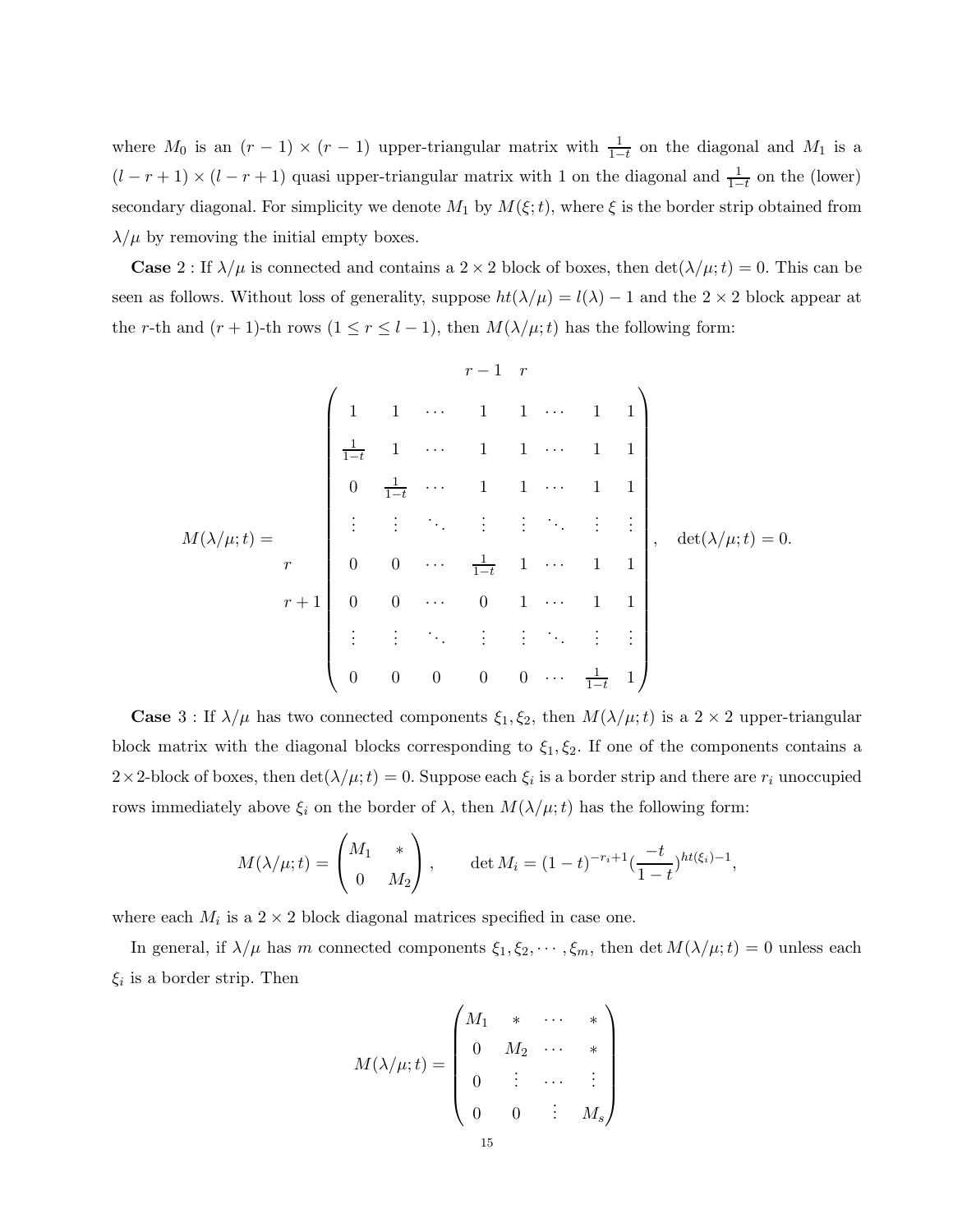where the diagonal blocks are either  $\frac{1}{1-t}$  or the quasi upper-triangular matrix  $M(\xi_j;t)$ ,  $i=1,2,\ldots,s;j=1$ 1, 2 . . . , m. It is clear that the number of  $\frac{1}{1-t}$  on the diagonal is equal to  $Card\{\lambda_i = \mu_i \mid i = 1, ..., l\}$  $l-\sum$ j  $r(\xi_j)$  and the order of  $M(\xi_j; k)$  is equal to  $r(\xi_j), j = 1, 2, \ldots, m$ . Therefore,

$$
\begin{aligned} \det(\lambda/\mu; t) &= \left(\frac{1}{1-t}\right)^{l-\sum r(\xi_i)} \prod_{i=1}^m \det(\xi_i; t) \\ &= \left(\frac{1}{1-t}\right)^{l-\sum r(\xi_i)} \prod_{i=1}^m \left(\frac{-t}{1-t}\right)^{r(\xi_i)-1} \\ &= (1-t)^{m-l} \prod_{i=1}^m (-t)^{r(\xi_i)-1} .\end{aligned}
$$

Thus we have proved the following result.

<span id="page-15-0"></span>**Corollary 4.2.** Let  $\lambda$  be a partition and k a positive integer. Then one has that

(4.4) 
$$
q_k^* S_{\lambda} \cdot 1 = \sum_{\mu} (1-t)^{C(\lambda/\mu)} \prod_{i=1}^{C(\lambda/\mu)} (-t)^{r(\xi_i)-1} S_{\mu} \cdot 1
$$

where the sum runs through all partitions  $\mu \subset \lambda$  such that  $\lambda/\mu$  is a k-broken border strip. Here  $\xi_1, \ldots, \xi_{C(\lambda/\mu)}$  are the connected components of  $\lambda/\mu$ .

**Remark 4.3.** If  $k = |\lambda| = n$  in Corollary [4.2,](#page-15-0) then  $q_k^* S_{\lambda} \cdot 1 = 0$  unless  $\lambda$  is a hook. In this case,  $q_n^* S_{(m,1^{n-m})}$ .  $1 = (1-t)(-t)^{n-m}$ . So for all  $\lambda \vdash n \ge 1$ ,

$$
g_{(n)}^{\lambda}(t) = \begin{cases} 0, & \text{if } \lambda \text{ is not a hook} \\ (1-t)(-t)^{n-m}, & \text{if } \lambda = (m, 1^{n-m}). \end{cases}
$$

Similarly, when  $k = 1$ , then  $q_1^* S_\lambda.1 = (1 - t) \sum_{k=1}^{n}$ λ<sup>−</sup>  $S_{\lambda^{-}}$ .1, where  $\lambda^{-}$  runs through all partitions obtained from  $\lambda$  by removing an inner corner. Therefore,

$$
g_{(1^n)}^{\lambda}(t) = (1-t) \sum_{\lambda^-} g_{(1^{n-1})}^{\lambda^-}(t).
$$

By  $(4.1)$  it follows that,

$$
g_{(1^n)}^{\lambda}(t) = (1-t)^n f^{\lambda}
$$

where  $f^{\lambda}$  is the number of standard tableau of shape  $\lambda$ .

We now present a new proof of the Murnaghan-Nakayama rule for  $H_n(q)$  [\[18\]](#page-19-1) (cf. [\[7,](#page-19-22) [8\]](#page-19-5)).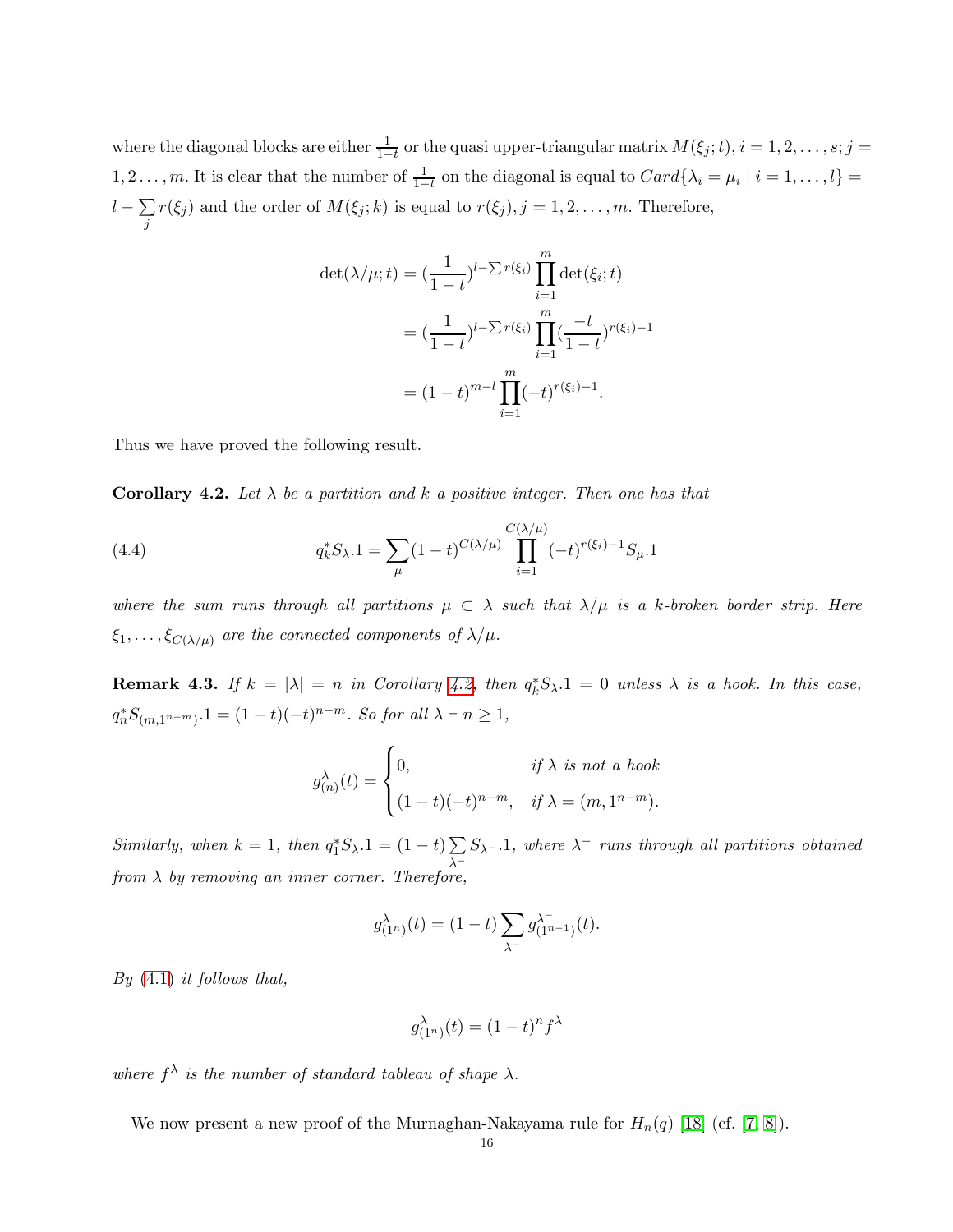**Theorem 4.4. (The Murnaghan-Nakayama rule for**  $H_n(q)$ ) Let  $\mu$  be a partition and k a positive integer. Then one has that

(4.5) 
$$
\tilde{q}_k S_{\mu}.1 = \sum_{\lambda} wt(\lambda/\mu; q) S_{\lambda}.1,
$$

where the sum is over all partitions  $\lambda \supset \mu$  such that  $\lambda/\mu$  is a k-broken border strip.

Proof. By Corollary [4.2](#page-15-0) and duality, it is enough to check that

$$
(1-t)^m \prod_{i=1}^m (-t)^{r(\xi_i)-1} = t^{k-1} (1-t)wt(\lambda/\mu;t)
$$

where  $\lambda/\mu$  is a k-broken border strip with m connected components  $\xi_1,\ldots,\xi_m$ . Suppose  $| \xi_i | = k_i$ , then  $\sum_i k_i = k$ . Since  $\xi_i$  is a border strip,  $r(\xi_i) + c(\xi_i) = k_i + 1$ ,  $i = 1, 2, ..., m$ . Therefore,

$$
t^{k-1}(1-t)wt(\lambda/\mu;t) = (1-t)^m t^{k-m} \prod_{i=1}^m (-1)^{r(\xi_i)-1} t^{1-c(\xi_i)}
$$
  
=  $(1-t)^m \prod_{i=1}^m (-1)^{r(\xi_i)-1} t^{k_i-c(\xi_i)}$   
=  $(1-t)^m \prod_{i=1}^m (-t)^{r(\xi_i)-1}.$ 

 $\Box$ 

#### 5. The bitrace of the regular representation

The Hecke algebra  $H_n(q)$  is a  $(H_n(q), H_n(q))$ -bimodule under the left and right regular actions, and the two actions mutually commute with each other. As a result

(5.1) 
$$
H_n(q) = \bigoplus_{\lambda \vdash n} V_{\lambda} \otimes V^{\lambda}
$$

where  $V_{\lambda}$  (resp.  $V^{\lambda}$ ) is the irreducible left (resp. right)  $H_n(q)$ -module labeled by  $\lambda$ .

Following [\[6\]](#page-19-14), we introduce the bitrace of the regular representation of  $H_n(q)$  by defining for any compositions  $\lambda, \mu \models n$ 

(5.2) 
$$
btr(\lambda, \mu) = \sum_{\rho \vdash n} \chi_{\lambda}^{\rho}(q) \chi_{\mu}^{\rho}(q).
$$

This is a q-deformation of the second orthogonality relation between irreducible characters of the symmetric group. It is known that  $btr(\lambda, \mu)|_{q=1} = \delta_{\lambda, \mu} z_{\lambda}$ .

Halverson, Luduc and Ram [\[6\]](#page-19-14) proved the following result by using Roichman's formula [\[19\]](#page-19-8) for the Hecke algebra. We will give an elementary proof using the technique developed in this paper.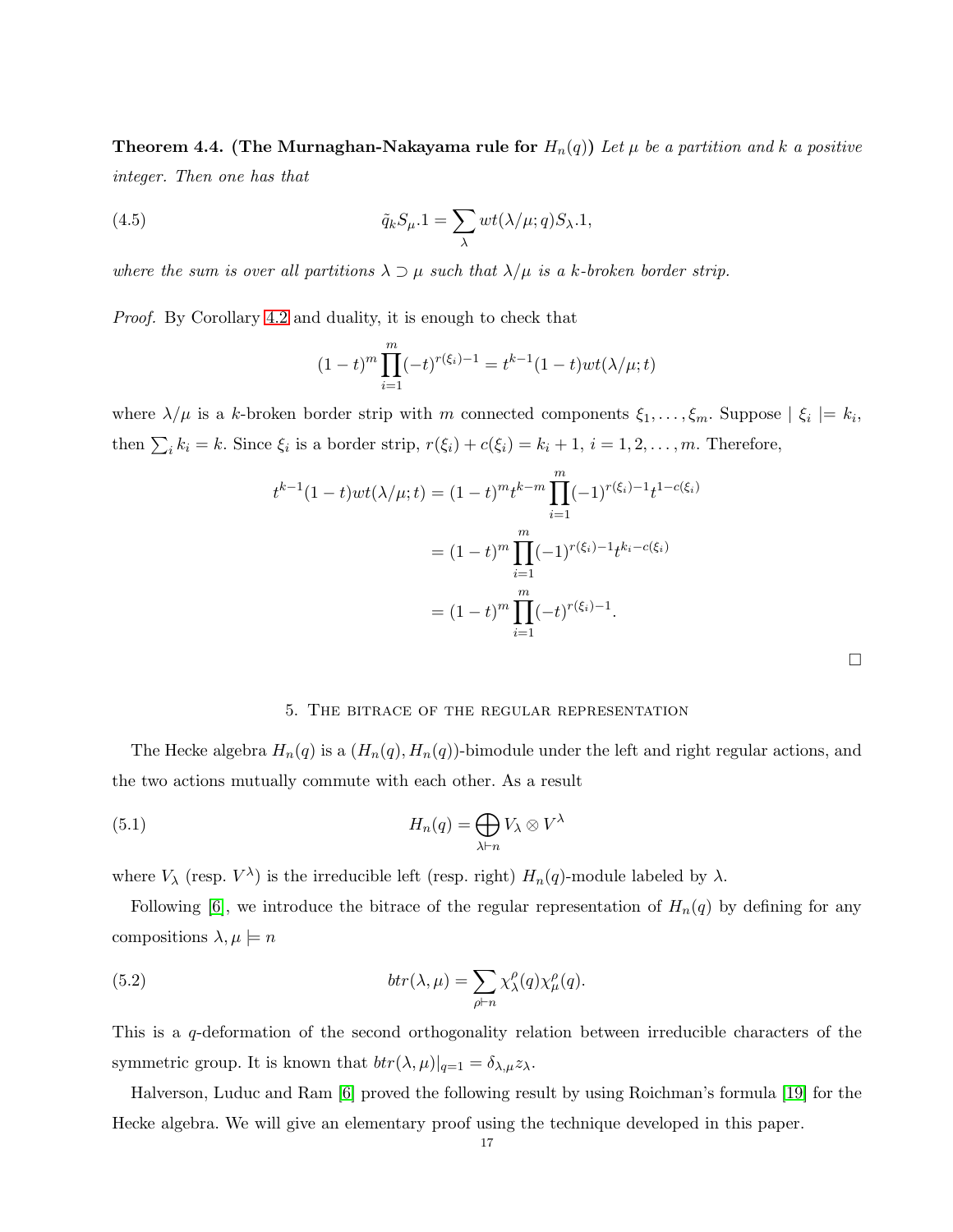<span id="page-17-2"></span>**Theorem 5.1.** Let  $\lambda = (\lambda_1, \lambda_2, \dots, \lambda_r)$  and  $\mu = (\mu_1, \mu_2, \dots, \mu_s)$  be two compositions of n. Then

(5.3) 
$$
btr(\lambda, \mu) = (q-1)^{-r-s} \sum_{M} wt(M),
$$

where  $M = (m_{ij})$  run through all  $r \times s$  nonnegative integral matrices such that  $\sum_a m_{ia} = \lambda_i$   $(1 \le i \le r)$ and  $\sum_b m_{bj} = \mu_j \ (1 \leq j \leq s)$  and

$$
wt(M) = \prod_{m_{ij} \neq 0} (q-1)^2 [m_{ij}]_{q^2}.
$$

By the Frobenius formula of the Hecke algebra  $H_n(q)$  it is readily seen that

$$
btr(\lambda,\mu)=\langle \tilde{q}_{\lambda}(q),\tilde{q}_{\mu}(q)\rangle.
$$

Let  $H^{\lambda}_{\mu}(t) = \langle q_{\lambda}(t), q_{\mu}(t) \rangle$ , then  $brt(\lambda, \mu)(q) = \frac{q^{2n}}{(q-1)^{l(\lambda)+l(\mu)}} H^{\lambda}_{\mu}(q^{-1}).$ 

Using vertex operators and  $(2.8)-(2.9)$  $(2.8)-(2.9)$ , we have the following relation:

(5.4) 
$$
Q^*(z)Q(w)\frac{z-t^2w}{z-tw} = Q(w)Q^*(z)\frac{z-tw}{z-w},
$$

where the rational functions are power series in negative powers of z. Comparing coefficients of  $z^{-n}w^m$ we immediately obtain the following commutation relation.

**Proposition 5.2.** For any  $m, n \in \mathbb{Z}_+$ , as operators on  $\Lambda_{\mathbb{C}[t,t^{-1}]}$ 

(5.5) 
$$
q_n^* q_m = q_m q_n^* + (1-t) \sum_{k=1}^{\min(m,n)} q_{m-k} q_{n-k}^* + (t-1) \sum_{k=1}^{\min(m,n)} q_{n-k}^* q_{m-k}^* t^k.
$$

For simplicity we denote for integer  $k > 0$ 

$$
(k)_t = (t-1)\frac{t^{2k} - 1}{t+1} = (t-1)^2 [k]_{t^2}
$$

and make the convention that  $(k)_t = 0$  for  $k < 0$  and  $(0)_t = 1$ . The following result is easily shown by induction, and also can be used as an inductive definition of  $(k)_t$ .

<span id="page-17-0"></span>**Lemma 5.3.** Let  $k$  be a positive integer, then we have

(5.6) 
$$
1 - t + (t - 1) \sum_{i=1}^{k} (k - i) t^{i} = (k)t.
$$

<span id="page-17-1"></span>**Theorem 5.4.** Let  $k \in \mathbb{Z}_+$  and  $\mu \models n$  a composition, then

(5.7) 
$$
q_k^* q_\mu = \sum_{\tau \models k} \prod_{\tau_a > 0} (\tau_a)_t q_{\mu - \tau}.
$$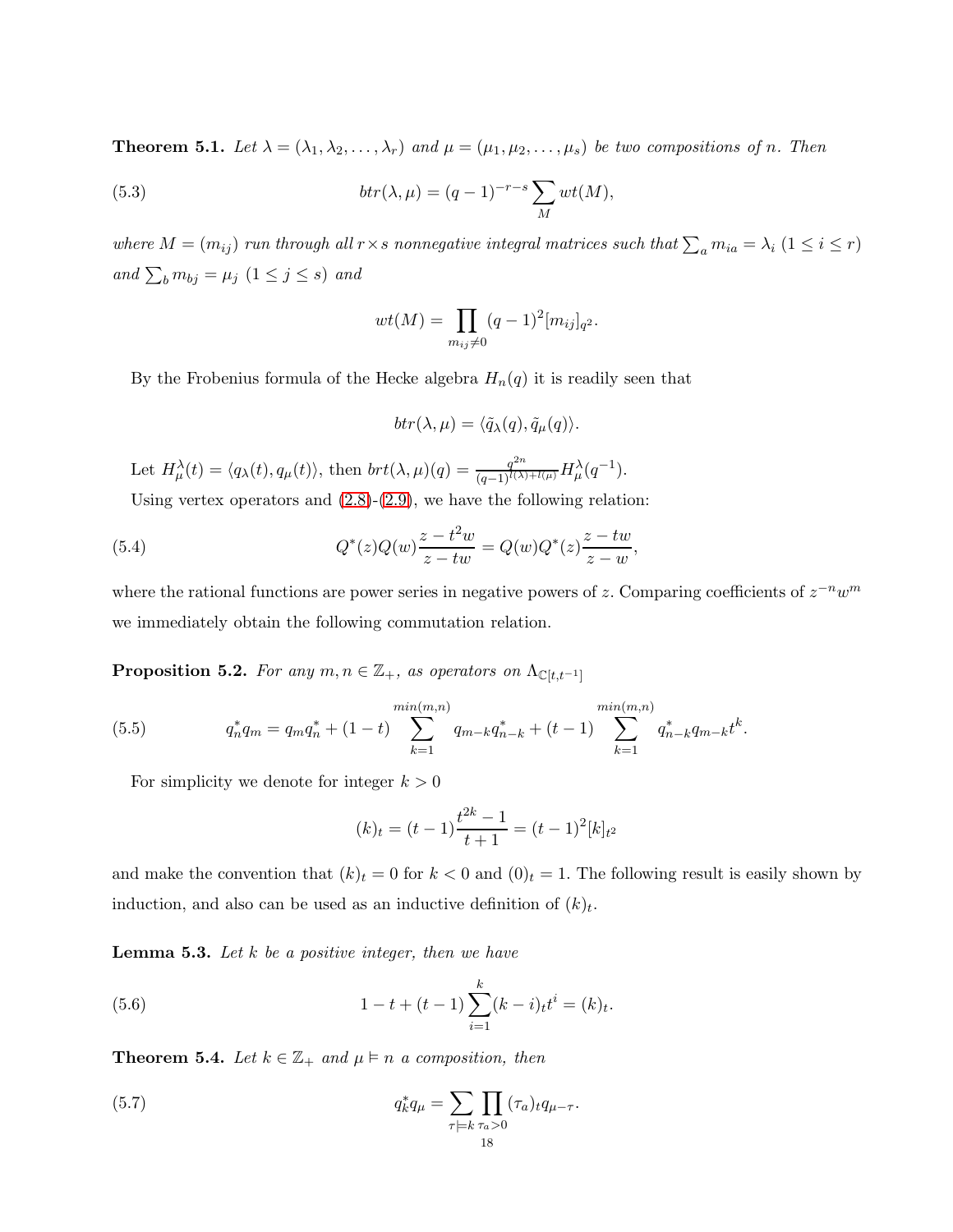*Proof.* Use induction on  $k + n$ . The initial step is clear. Assume the identity holds for  $q_{k'}^* q_{\mu}$  such that  $k' + |\mu| < k + n$ , then

$$
q_k^* q_{\mu_1} q_{\mu_2} \cdots q_{\mu_l}
$$
  
\n
$$
= q_{\mu_1} q_k^* q_{\mu_2} \cdots q_{\mu_l} + (1-t) \sum_{i \ge 1} q_{\mu_1 - i} q_{k-i}^* q_{\mu_2} \cdots q_{\mu_l} + (t-1) \sum_{i \ge 1} q_{k-i}^* q_{\mu_1 - i} q_{\mu_2} \cdots q_{\mu_l} t^i
$$
  
\n
$$
= q_{\mu_1} \sum_{\tau \vdash k} \prod_{\tau_a \ge 1} (\tau_a)_t q_{\mu_1} q_{\mu_1 - \tau} + (1-t) \sum_{i \ge 1} \sum_{\tau \vdash k-i} \prod_{\tau_a \ge 1} (\tau_a)_t q_{\mu_1 - i} q_{\mu_1} q_{\mu_1 - \tau}
$$
  
\n
$$
+ (t-1) \sum_{i \ge 1} \sum_{\tau \vdash k-i} \prod_{\tau_a \ge 1} (\tau_i)_t q_{\mu_1 - i - \tau_1} q_{\mu_1} q_{\mu_1 - \tau_1} t^i.
$$

The first summand is  $\Sigma$  $\tau\models k$  $\prod$  $\tau_a \geq 1$  $(\tau_a)_{t}q_{\mu-\tau}$  with  $\tau_1 = 0$ . Replacing  $i + \tau_1$  by j in the third summand and pulling  $(\tau_1)_t = (j - i)_t$  forward, we simplify the second and the third summands as follows:

$$
(1-t)\sum_{i\geq 1} \sum_{\tau\models k-i} \prod_{\tau_a\geq 1} (\tau_a)_t q_{\mu_1-i} q_{\mu_1-1} + (t-1)\sum_{i\geq 1} \sum_{j\geq i} (j-i)_t t^i \sum_{\tau\models k-j} \prod_{\tau_a\geq 1} (\tau_a)_t q_{\mu_1-j} q_{\mu_1-1} + (t-1)\sum_{i\geq 1} \sum_{j\geq i} (j-i)_t t^i \sum_{\tau\models k-j} \prod_{\tau_a\geq 1} (\tau_a)_t q_{\mu_1-j} q_{\mu_1-1} + \sum_{j\geq 1} (t-1)\sum_{i=1}^j (j-i)_t t^i \sum_{\tau\models k-j} \prod_{\tau_a\geq 1} (\tau_a)_t q_{\mu_1-j} q_{\mu_1-1} + \sum_{j\geq 1} \sum_{i=1}^j (j-i)_t t^i \sum_{\tau\models k-j} \prod_{\tau_a\geq 1} (\tau_a)_t q_{\mu_1-j} q_{\mu_1-1-j} + (t-1)\sum_{i\geq 1} \sum_{j\geq i} \sum_{j\geq 1} (\tau_a)_t q_{\mu_1-j} q_{\mu_1-1-j} + \sum_{j\geq 1} \sum_{j\geq 1} \sum_{j\geq 1} \sum_{\tau_i\geq 1} (\tau_a)_t q_{\mu_1-j} q_{\mu_1-1-j} + (t-1)\sum_{i\geq 1} \sum_{j\geq i} \sum_{j\geq 1} \sum_{j\geq 1} (\tau_a)_t q_{\mu_1-j} q_{\mu_1-1-j} + (t-1)\sum_{i\geq 1} \sum_{j\geq 1} \sum_{j\geq 1} \sum_{j\geq 1} (\tau_a)_t q_{\mu_1-j} q_{\mu_1-1-j} + (t-1)\sum_{i\geq 1} \sum_{j\geq 1} \sum_{j\geq 1} \sum_{j\geq 1} (\tau_a)_t q_{\mu_1-j} q_{\mu_1-1-j} + (t-1)\sum_{i\geq 1} \sum_{j\geq 1} \sum_{j\geq 1} \sum_{j\geq 1} \sum_{j\geq 1} \sum_{j\geq 1} \sum_{j\geq 1} \sum_{j\ge
$$

Combining this with the first summand, we see the total sum is  $\Sigma$  $\tau$  $\models$ k  $\prod$  $\tau_a \geq 1$  $(\tau_a)_t q_{\mu-\tau}$ .  $\Box$ 

The following is an immediate consequence of Theorem [5.4.](#page-17-1)

Corollary 5.5. Let  $\lambda, \mu \models n$  with  $l(\lambda) = r$  and  $l(\mu) = s$ . Then

(5.8) 
$$
H_{\mu}^{\lambda}(t) = \sum_{M} \prod_{i=1}^{r} \prod_{a \ge 1} (\tau_a^{(i)})_t.
$$

where the sum is over all  $r \times s$  nonnegative integer matrices  $M = (\tau_a^{(i)})_{1 \le i \le r, 1 \le a \le s}$  such that the row sums are  $\lambda_1, \ldots, \lambda_r$  and the column sums are  $\mu_1, \ldots, \mu_s$ 

This provides a simple proof of Theorem [5.1](#page-17-2) due the fact that  $t^{2k}(k)_{t^{-1}} = (k)_t$ , and  $q_i = 0$  for  $i < 0$ .

#### Acknowledgments

The work is partially supported by Simons Foundation grant No. 523868 and NSFC grant No. 11531004.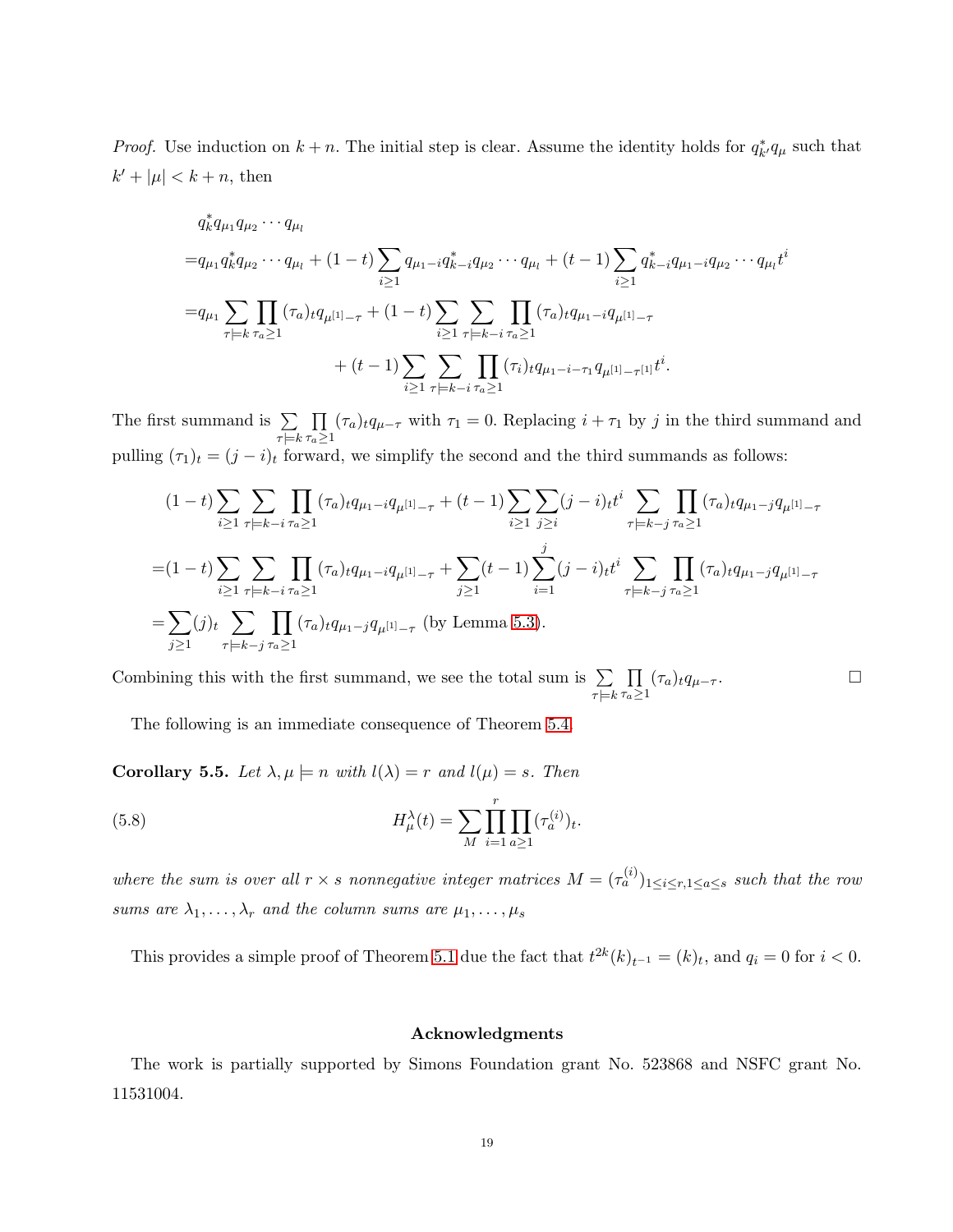#### **REFERENCES**

- <span id="page-19-20"></span><span id="page-19-7"></span>[1] A. Berele, A. Regev, *Hook Young diagrams with applications to combinatorics and to representations of Lie superalgebras*, Adv. Math. 64(2) (1987), 118-175.
- <span id="page-19-10"></span>[2] M. Geck, *The character table of the Iwahori-Hecke algebra of the symmetric group: Starkey's rule*, C. R. Acad. Sci. Paris Sér. I. Math. 329 (1999), 361-366.
- [3] M. Geck, G. Hiss, F. Lübeck, G. Malle, G. Pfeiffer, *CHEVIE-a system for computing and processing generic character tables*. Computational methods in Lie theory (Essen, 1994). Appl. Algebra Engrg. Comm. Comput. 7 (1996), no. 3, 175-210.
- <span id="page-19-16"></span><span id="page-19-0"></span>[4] M. Geck, G. Pfeiffer, *Characters of finite Coxeter groups and Iwahori-Hecke algebras*, London Math. Soc. Monographs, New Series 21, Oxford University Press, New York, 2000.
- <span id="page-19-14"></span>[5] P. N. Hoefsmit, *Representations of Hecke algebras of finite groups with BN-pairs of classical type*, thesis, University of British Columbia, 1974.
- <span id="page-19-22"></span>[6] T. Halverson, R. Leduc, A. Ram, *Iwahori-Hecke algebras of type A, bitraces and symmetric functions*, Int. Math. Res. Not. 9 (1997), 401-416.
- <span id="page-19-5"></span>[7] T. Halverson, A Ram, *Characters of algebras containing a Jones basic construction: the Temperley-Lieb, Okada, Brauer, and Birman-Wenzl algebras*, Adv. Math. 116 (1995), 263-321.
- <span id="page-19-12"></span>[8] T. Halverson, *A* q*-rational Murnaghan-Nakayama rule*, J. Combin. Th. A 71 (1995), 1-18.
- <span id="page-19-13"></span>[9] N. Jing, *Vertex operators and Hall-Littlewood symmetric functions*, Adv. Math. 87(2) (1991), 226-248.
- <span id="page-19-15"></span>[10] N. Jing, *Vertex operators, symmetric functions, and the spin group* Γn, J. Algebra 138(2) (1991), 340-398.
- <span id="page-19-17"></span>[11] N. Jing, *Vertex operators and generalized symmetric functions*, Proc. Conf. on Quantum Topology, Kansas State Univ., 1993, pp. 111-126.
- <span id="page-19-3"></span>[12] N. Jing, N. Liu, *The Green polynomials via vertex operators*, preprint, [arXiv:2104.04411.](http://arxiv.org/abs/2104.04411)
- <span id="page-19-2"></span>[13] A. M. Vershik, A. V. Kerov, *Characters and realizations of representations of an infinite-dimensional Hecke algebra, and knot invariants*, Sov. Math., Dokl. 38 (1989), 134-137.
- <span id="page-19-21"></span>[14] R. C. King, B. G. Wybourne, *Representations and traces of the Hecke algebras* Hn(q) *of type* A<sup>n</sup>−1, J. Math. Phys. 33 (1992), 4-14.
- <span id="page-19-18"></span>[15] I. G. Macdonald, *Symmetric functions and Hall polynomials*, 2nd. ed., Oxford University Press, Oxford, 1998.
- <span id="page-19-6"></span>[16] H. Mitsuhashi, *Schur-Weyl reciprocity between the quantum superalgebra and the Iwahori-Hecke algebra*, Alg. Represen. Theory 9 (2006), 309-322.
- <span id="page-19-1"></span>[17] G. Pfeiffer, *Young characters on Coxeter basis elements of Iwahori-Hecke algebras and a Murnaghan-Nakayama formula*, J. Algebra 168 (1994), 525-535.
- <span id="page-19-8"></span>[18] A. Ram, *A Frobenius formula for the characters of the Hecke algebras*, Invent. Math. 106 (1991), 461-488.
- <span id="page-19-19"></span>[19] Y. Roichman, *A recursive rule for Kazhdan-Lusztig characters*, Adv. Math. 129 (1997), 25-45.
- <span id="page-19-9"></span>[20] B. E. Sagan, *The symmetric group: representations, combinatorial algorithms, and symmetric functions*, 2nd. ed., Springer-Verlag, New York, 2001.
- <span id="page-19-11"></span>[21] T. Shoji, *A Frobenius formula for the characters of Ariki-Koike algebras*, J. Algebra 226 (2000), 818-856.
- <span id="page-19-4"></span>[22] A. J. Starkey, *Characters of the generic Hecke algebra of a system of BN-pairs*, thesis, University of Warwick, 1975.
- [23] J. van der Jeugt, *An algorithm for characters of Hecke algebras* Hn(q) *of type* A<sup>n</sup>−1, J. Phys. A 24 (1991), 3719-3724.